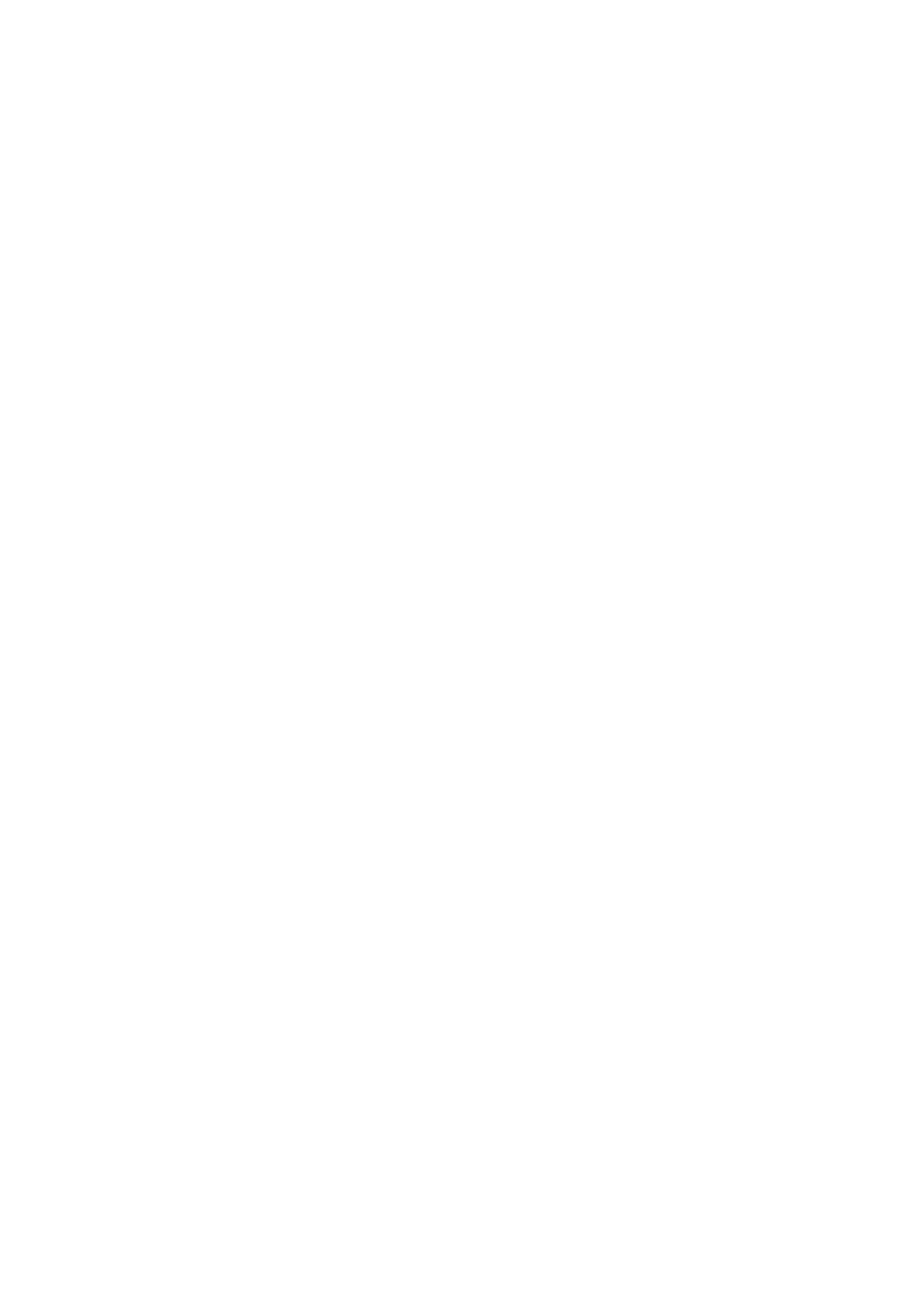# **Critique of Bidding in Good Faith Second Draft Rule Determination**

| <b>Executive summary</b> |                                                 | iii.           |
|--------------------------|-------------------------------------------------|----------------|
| 1                        | <b>Introduction</b>                             | 1              |
| $\mathbf{2}$             | <b>Economic harm from late rebidding</b>        | 3              |
| 2.1                      | Meaning of deliberately late rebidding          | 3              |
| 2.2                      | Types of economic harm                          | 4              |
| 2.3                      | SDRD estimates of economic harm                 | $\overline{7}$ |
| 2.4                      | Flaws with EY's methodology                     | 17             |
| 2.5                      | Summary                                         | 20             |
| 3                        | <b>Economic efficiency and NEO implications</b> | 21             |
| 3.1                      | Rationale for the draft Rule                    | 21             |
| 3.2                      | Key obligations under the draft Rule            | 23             |
| 3.3                      | Likely effect of the draft Rule                 | 28             |
| 3.4                      | Summary                                         | 31             |
| 4                        | <b>Conclusion</b>                               | 32             |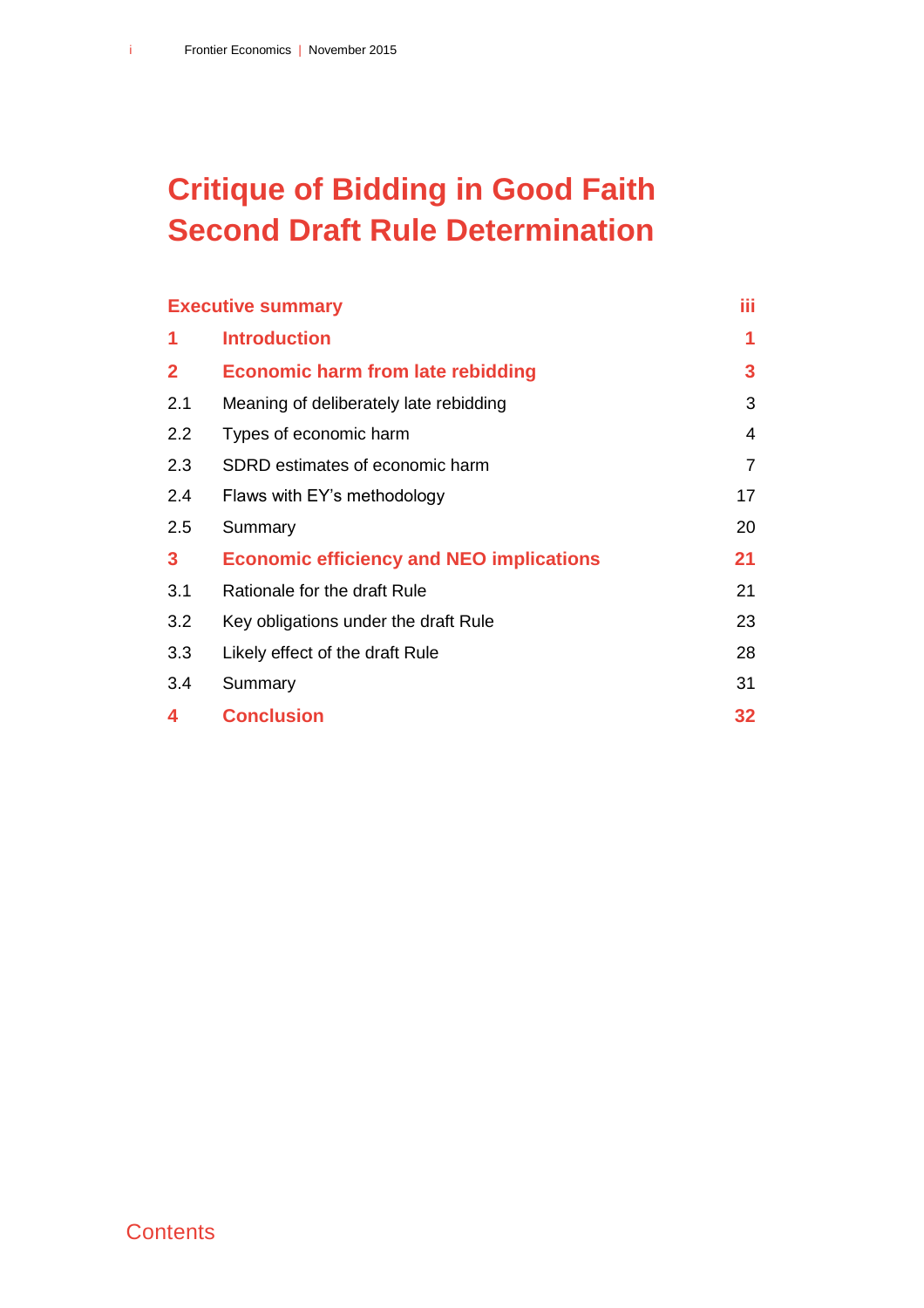# **Critique of Bidding in Good Faith Second Draft Rule Determination**

### **Figures**

| Figure 1: EY, frequency of prices greater than \$1000/MWh, Queensland 1<br>January 2014 to 30 June 2015           | 10              |
|-------------------------------------------------------------------------------------------------------------------|-----------------|
| Figure 2: Annual average prices by price band – Southern regions                                                  | 11              |
| Figure 3: Annual average prices by price band – Northern regions                                                  | 11              |
| Figure 4: Spread of dispatch interval prices greater than \$300/MWh by DI<br>number                               | 13              |
| Figure 5: Reserve margin versus DI prices by DI number – 1 January 2014 to<br>30 June 2015 inclusive, all regions | 15 <sup>1</sup> |
| Figure 6: Reserve margin versus DI prices by DI number - 1 January 2007 to<br>30 June 2015 inclusive, Queensland  | 16              |
| Figure 7: When does a dispatch offer become misleading?                                                           | 22              |
|                                                                                                                   |                 |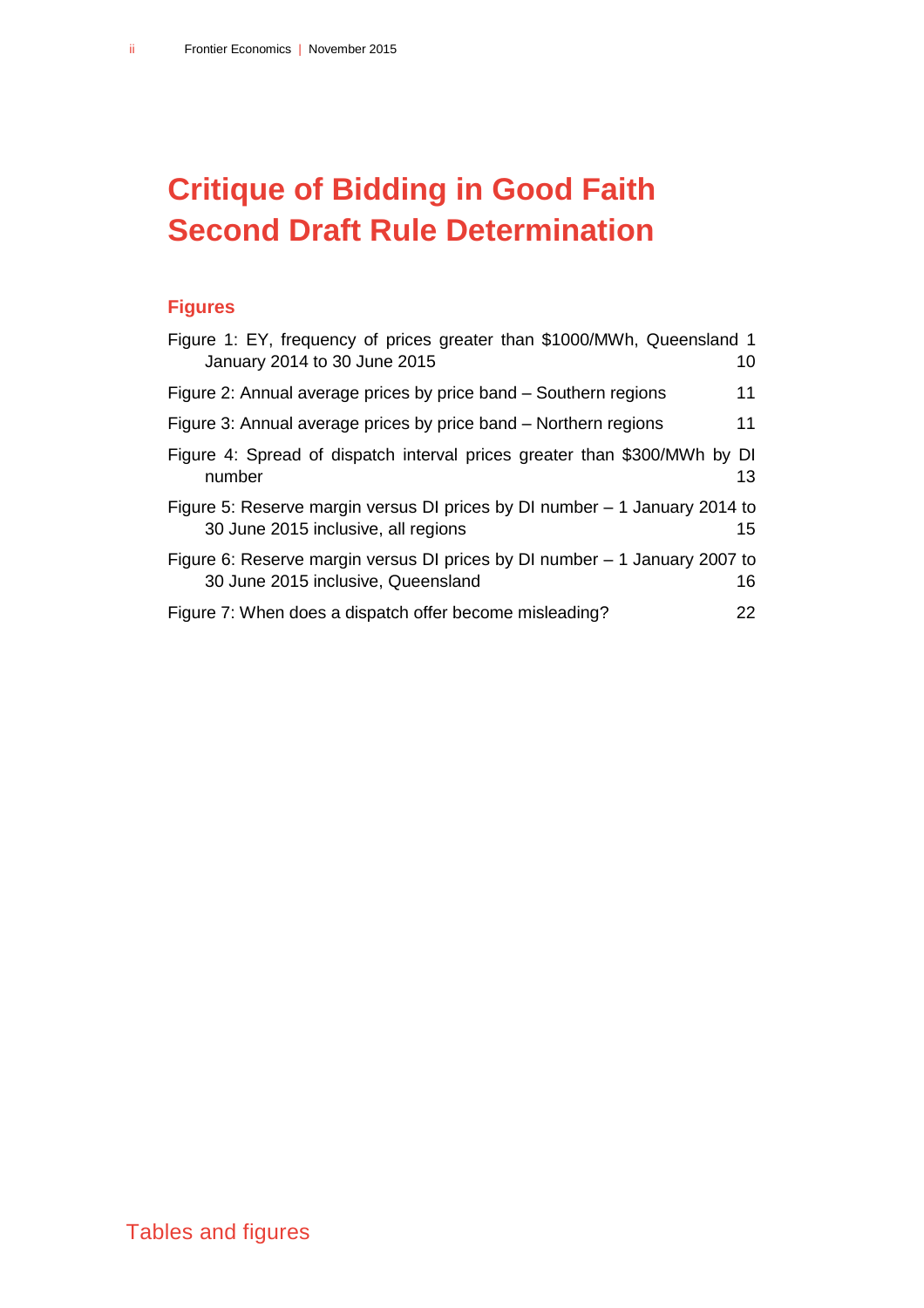## <span id="page-4-0"></span>**Executive summary**

Frontier Economics has prepared this report for CS Energy in response to the AEMC's Second Draft Rule Determination (SDRD) on the bidding in good faith Rule change proposed by the South Australian Minister for Mineral Resources and Energy.

The AEMC's draft Rule would amend the National Electricity Rules by:

- Replacing the current requirement that generation offers be made in good faith with a prohibition again making false or misleading offers.
- Imposing an obligation on participants to ensure that any variations to offers be made as soon as practicable after a change in material circumstances and conditions.
- Imposing an obligation on participants to record information for variations to offers made close to dispatch.

The AEMC's SDRD makes a number of assertions regarding the economic harm said to arise from so-called 'deliberate late rebidding'. However, the SDRD does not explicitly define the term 'deliberate late rebidding' and provides no evidence that it occurs or has occurred in practice. Unless and until the Commission can clearly explain what it means by 'deliberate late rebidding' and how its estimates of economic harm can be attributed specifically to 'deliberate late rebidding' and not to rebidding close to dispatch more generally (that is, rebidding following a change in material circumstances, without delay, even where this occurs close to the start of the interval), any claims regarding economic harm from deliberate late rebidding have to be considered speculative.

Even if the Commission could clearly identify historical instances of behaviour it considers constitutes 'deliberate late rebidding', there does not appear to be any sustainable distinction between deliberate late rebidding (as described by the Commission and which the Commission disapproves of) and the exercise of transient market power (which the Commission does not appear to disapprove of).

The AEMC's SDRD refers to two separate pieces of analysis prepared by its consultants. In both cases, the authors were at pains to stress that they have identified correlations and do not make any claims as to causation. Notwithstanding the caution shown by its consultants, the AEMC in the SDRD drew a number of unwarranted causal inferences about the effect of 'deliberate late rebidding' on contract price outcomes. The fundamental problem with the empirical estimates prepared by the AEMC's consultants is that it assumes – for no clear or robust reason and despite self-described evidence to the contrary – that a reduction in price volatility in late dispatch intervals would not result in an offsetting increase in price or volatility in earlier dispatch intervals. The estimates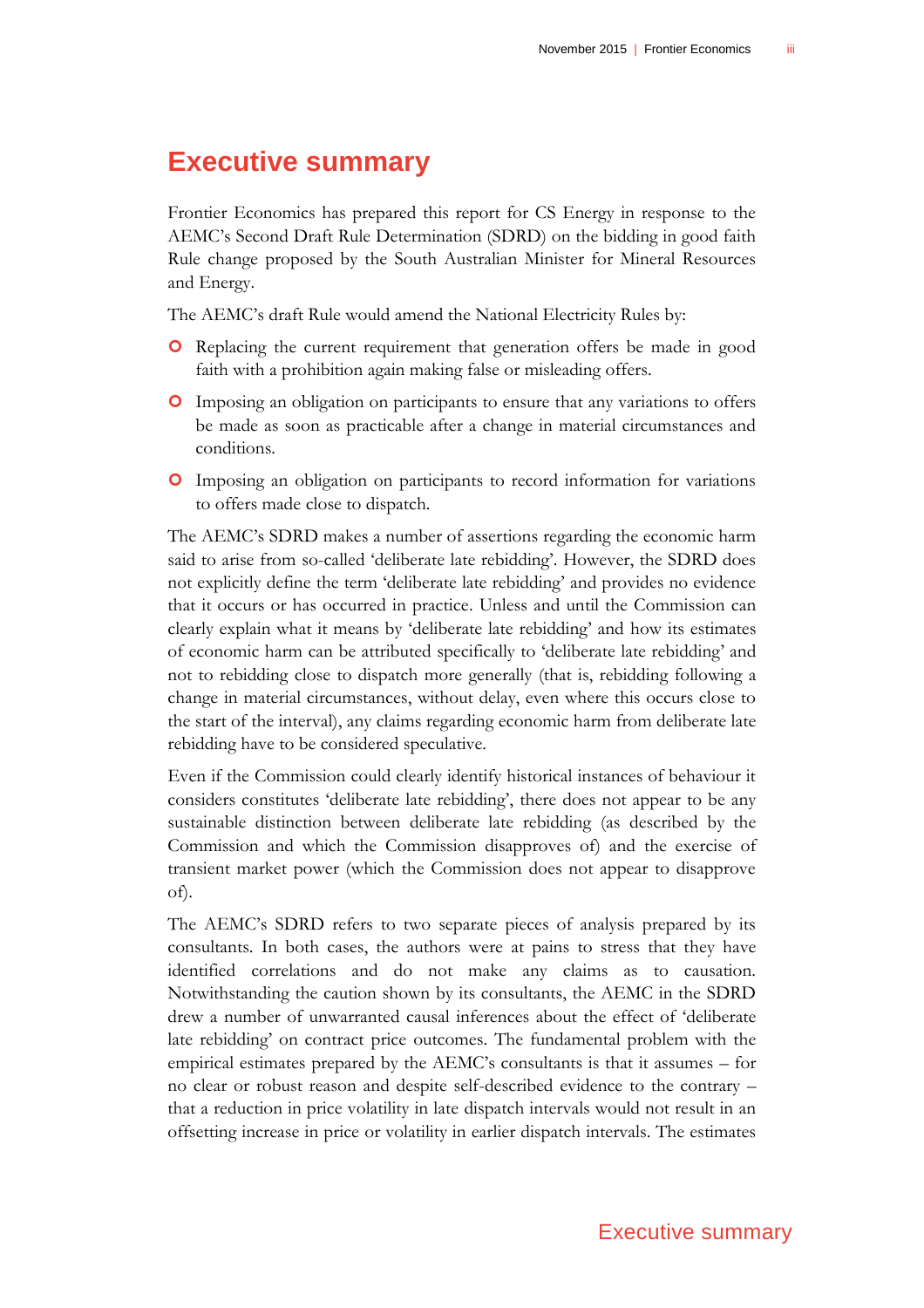also suffer from various flaws that are likely to systematically over-estimate any harm resulting from deliberate late rebidding – assuming it exists at all – and underestimate the costs of addressing it.

In our view, the wording of the draft Rule embodies a number of serious flaws. It is inconsistent with good regulatory practice for these flaws to be left unresolved. The key flaws we consider the draft Rule embodies are as follows:

- The wording of the draft Rule obligation on participants to rebid 'as soon as practicable' appears to contradict the AEMC's stated intent in its SDRD.
- The requirement for a court to have regard to wider market objectives in assessing whether rebids have been made 'as soon as practicable' goes against logic and is inappropriate.
- The ability for the AER or a court to find a bid false or misleading even where the participant genuinely intended to honour that bid at the time it was made and had the capacity to do so.
- The new record-keeping obligations under the draft Rule reinforce our concerns regarding the impossibility of complying with the obligation to rebid as soon as practicable.

Even if these flaws could be addressed, the draft Rule is likely to have a number of perverse incentives that may harm the efficiency of market outcomes. These include:

- **O** Deterring efficient rebidding close to dispatch even where it helps to increase low-priced supply and reduce spot prices. Generators may fear that the AER will query why any late increase in low-priced supply did not occur earlier.
- Encouraging 'unwieldy rebids' participants may not be able to rebid only in respect of an approaching trading interval because to do so could imply that they did not rebid as soon as practicable in respect of later trading intervals.
- Imposing high administrative burdens. Traders are likely to be advised by their firms' compliance departments to devote much more time to focusing on these matters, diverting them from bidding their plant in a manner most responsive to market conditions.

Finally, if the draft Rule is amended to overcome the issues we have raised, or operates in a different manner than that explained by the AEMC, it may have little effect on bidding behaviour despite retaining most of its costs of compliance.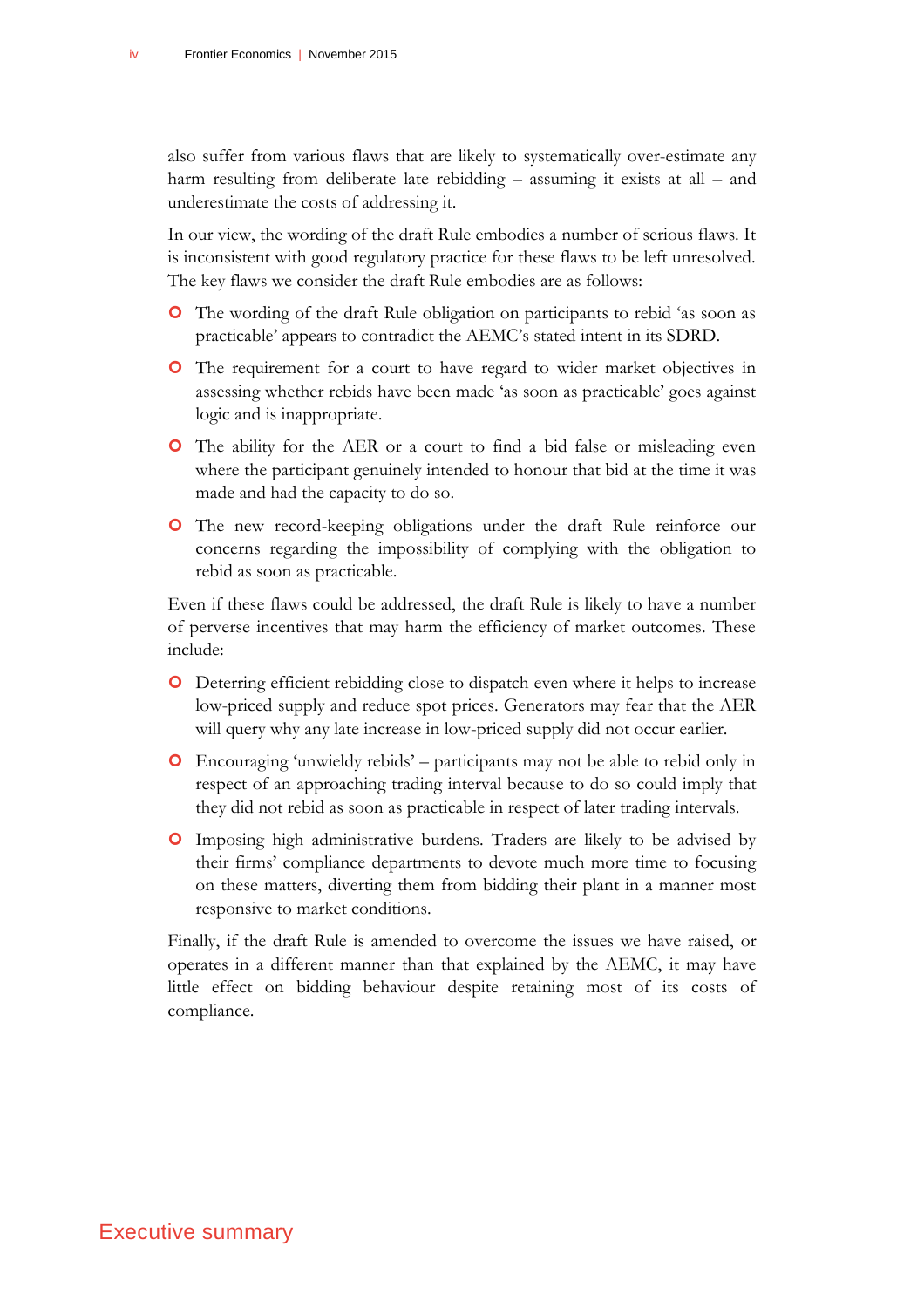# **1 Introduction**

<span id="page-6-0"></span>Frontier Economics (Frontier) has prepared this report for CS Energy in response to the Australian Energy Market Commission's (AEMC's) Second Draft Rule Determination of 17 September 2015 (SDRD) on the bidding in good faith Rule change proposed by the South Australian Minister for Mineral Resources and Energy. Although the report has been prepared for CS Energy, it is the view of Frontier Economics and should be referenced as such in any Final Determination.

The AEMC's proposed draft Rule would amend the relevant provisions of the National Electricity Rules (NER) as follows:<sup>1</sup>

- **O** The current requirement that generation offers be made in good faith would be replaced by a prohibition against making false or misleading offers.
- An obligation would be imposed on participants to ensure that any variations to offers be made as soon as practicable after a change in material circumstances and conditions.
- An obligation would be imposed on participants to record information for variations to offers made close to dispatch.

This report examines both:

- The AEMC's assessment of 'economic harm' from deliberately delayed rebidding as described in the Second Draft Rule Determination (section [2\)](#page-8-0) and
- Whether the AEMC's proposed draft Rule would be likely to improve economic efficiency and promote the National Electricity Objective (NEO) (section [3\)](#page-26-0).

Our conclusions are set out in section [4.](#page-37-0)

SDRD, p.i.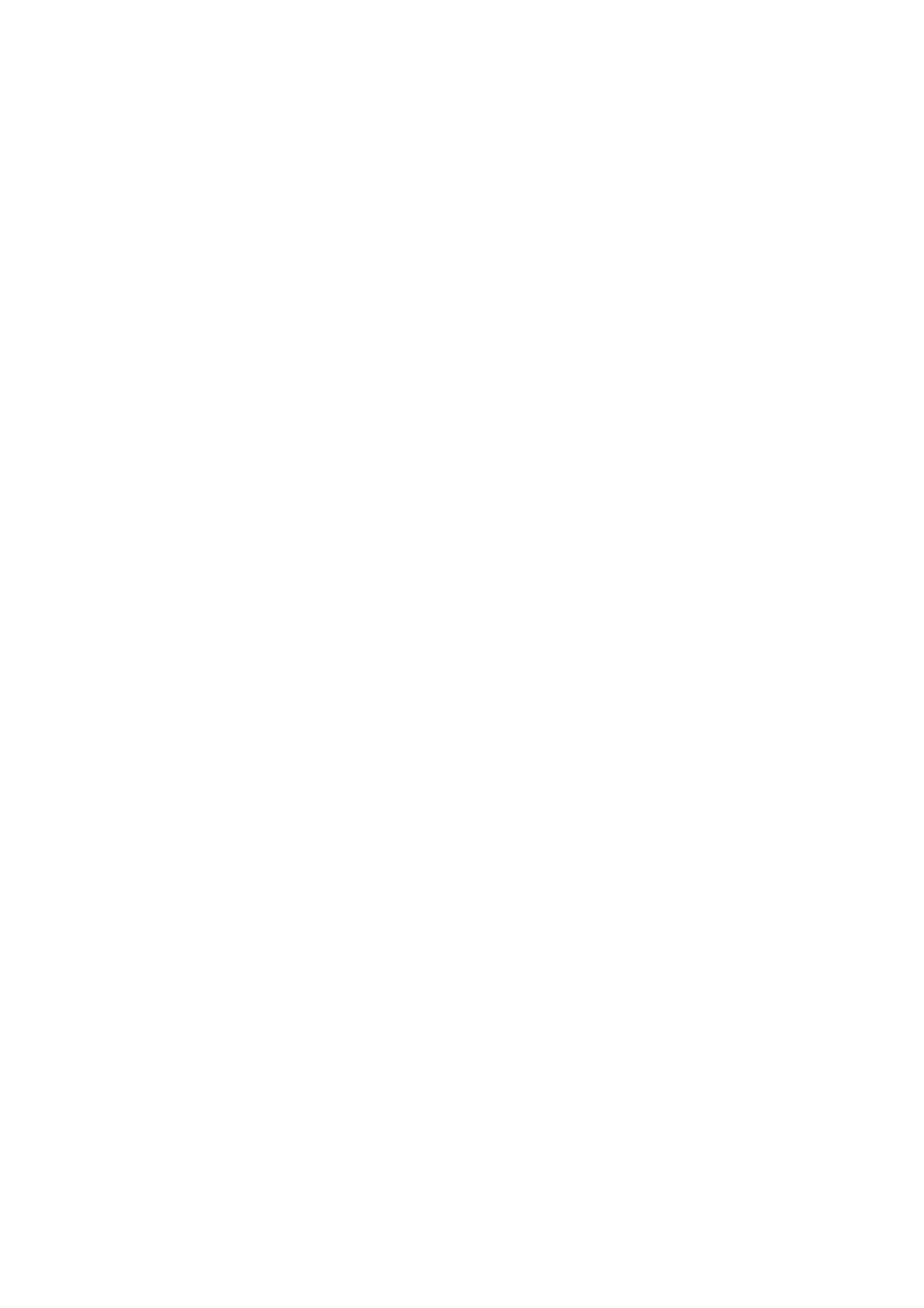# <span id="page-8-0"></span>**2 Economic harm from late rebidding**

### **2.1 Meaning of deliberately late rebidding**

<span id="page-8-1"></span>The AEMC's SDRD makes a number of assertions regarding the economic harm said to arise from so-called 'deliberate late rebidding'. Before commencing our analysis of the AEMC's quantitative estimates of economic harm, it is worth exploring what the Commission appears to mean by 'deliberate late rebidding'.<sup>2</sup>

The SDRD does not explicitly define the term 'deliberate late rebidding'. However, the SDRD makes clear that rebidding close to dispatch *per se* need not be harmful and will not be proscribed, because:<sup>3</sup>

Rebidding by participants, including rebids made very close to the time of dispatch, is a necessary component of the market. Rebidding provides generators with the flexibility to adjust their positions to accommodate changes in market conditions and to respond to the offers or bids of other participants.

Later in the SDRD, the AEMC acknowledges that it is rational for participants to  $bid - deliberately, we pressure - as late as possible:<sup>4</sup>$ 

Generally, as time moves towards the point of dispatch, the amount and accuracy of information upon which the generator can assess the probability of any particular event increases. Information available to the generator increases over time and becomes a maximum at the point of dispatch, where by definition, the occurrence or non-occurrence of any given event becomes a certainty. As a consequence, a generator has an incentive to wait until the last possible moment to make a rebid because that is when the greatest amount of information is likely to be available upon which it can make a decision on its final market position.

Yet throughout most of the SDRD, the AEMC refers to 'deliberate late rebidding' in a pejorative sense, as if it means something different to the behaviour it appears to approve of in the above passage.

The AEMC does not directly differentiate between desirable deliberate late rebidding and undesirable deliberate late rebidding. However, the SDRD does indirectly identify the form of late rebidding it seeks to limit by focusing on its misleading and information-withholding character.

 $\overline{a}$ 

<sup>4</sup> SDRD, p.13.

Economic harm from late rebidding

<sup>2</sup> In this context, we note that empirical analysis by CS Energy previously submitted to the AEMC found that the average 'delay' between the event or circumstance cited in a rebid and the rebid itself over the summer of 2014 and 2014-15 was only 3 minutes.. See *CS Energy response to Bidding in Good Faith: AEMC Draft Determination*, 11 June 2015, p.9.

<sup>&</sup>lt;sup>3</sup> SDRD, p.ii.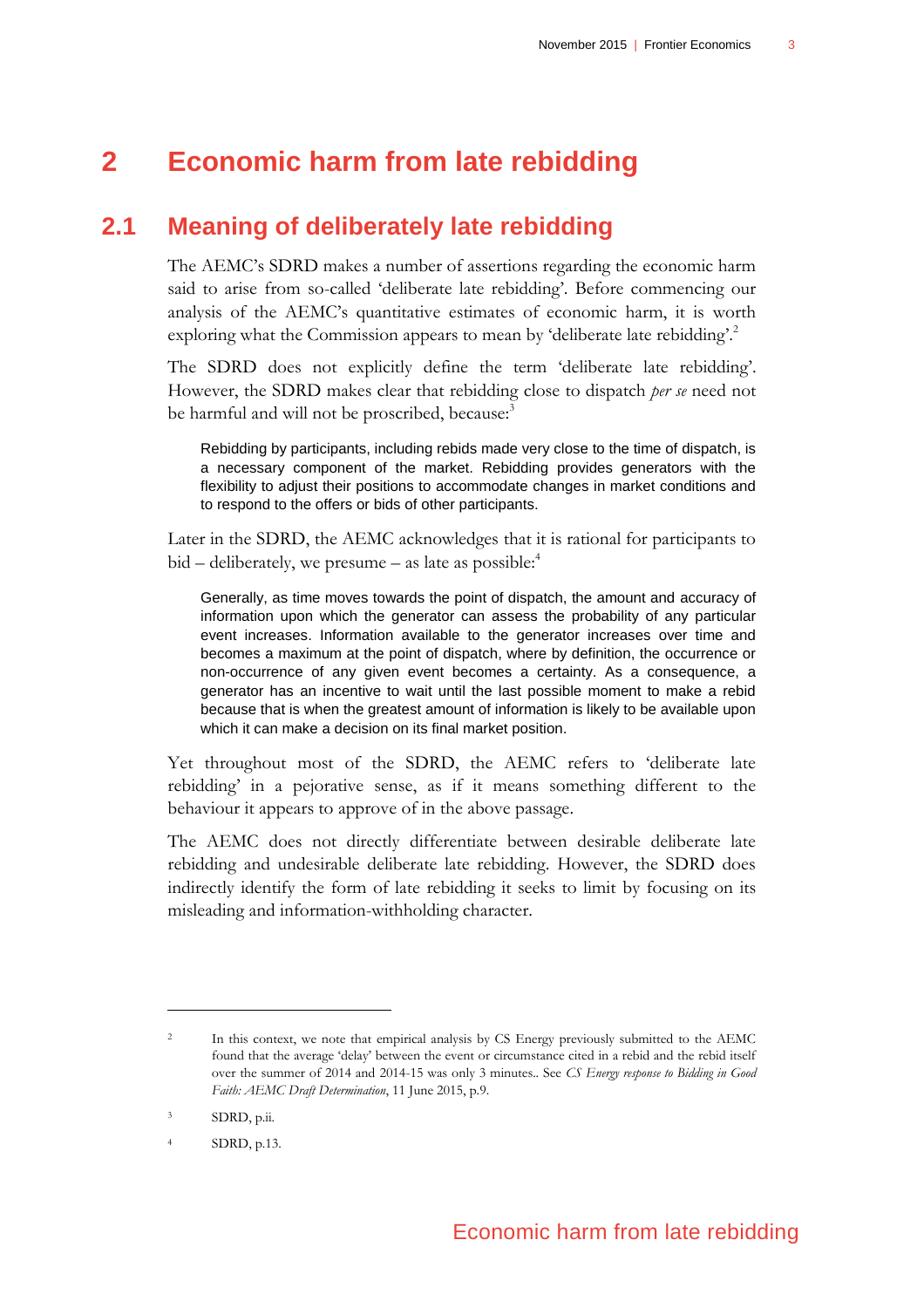For example:<sup>5</sup>

However, problems arise when deliberately late rebids are systematically used by some participants to withhold information from the market.

And further:<sup>6</sup>

Late rebids are not in themselves misleading as to a generator's intentions. However, it could be suggested that the generator's previous offers or rebids could become misleading during the interval between the generator's change of intention for dispatch and its late rebid...

Unfortunately, neither the AEMC nor its consultants attempted to assess whether actual historical instances of rebidding close to dispatch:

- could be attributed to genuine (and recent) changes in market conditions and were therefore understandable and even desirable; or
- reflected an attempt to mislead other participants (by delaying a rebid that should have been made earlier) – and were therefore undesirable.

Likewise, the AEMC does not cite any specific examples or provide any clear evidence that misleading and undesirable rebidding close to dispatch occurs or has ever occurred in the NEM. Yet it is through its consultants' analysis of historical rebidding close to dispatch that the Commission has derived its estimates of the economic harm of 'deliberate late rebidding'. Unless and until the Commission can clearly explain how its estimates of economic harm can be attributed specifically to undesirable and misleading late rebidding (of the kind described in the second bullet point above) and not to rebidding close to dispatch more generally, any claims regarding economic harm from deliberate late rebidding have to be considered speculative.

### <span id="page-9-0"></span>**2.2 Types of economic harm**

The SDRD refers to a number of types of economic harm resulting from 'deliberate late rebidding':7

- Imperfect competition between generators: This appears to mean that some participants may be able to 'skew' outcomes to those more favourable to themselves. However, the significance of such outcomes for overall economic welfare is not clearly explained.
- Inefficient price signals for consumption and production: This appears to refer to increases in the cost of dispatch (due to uneconomic start-up) and

SDRD, p.ii.

<sup>6</sup> SDRD, p.51.

SDRD, pp.20-23.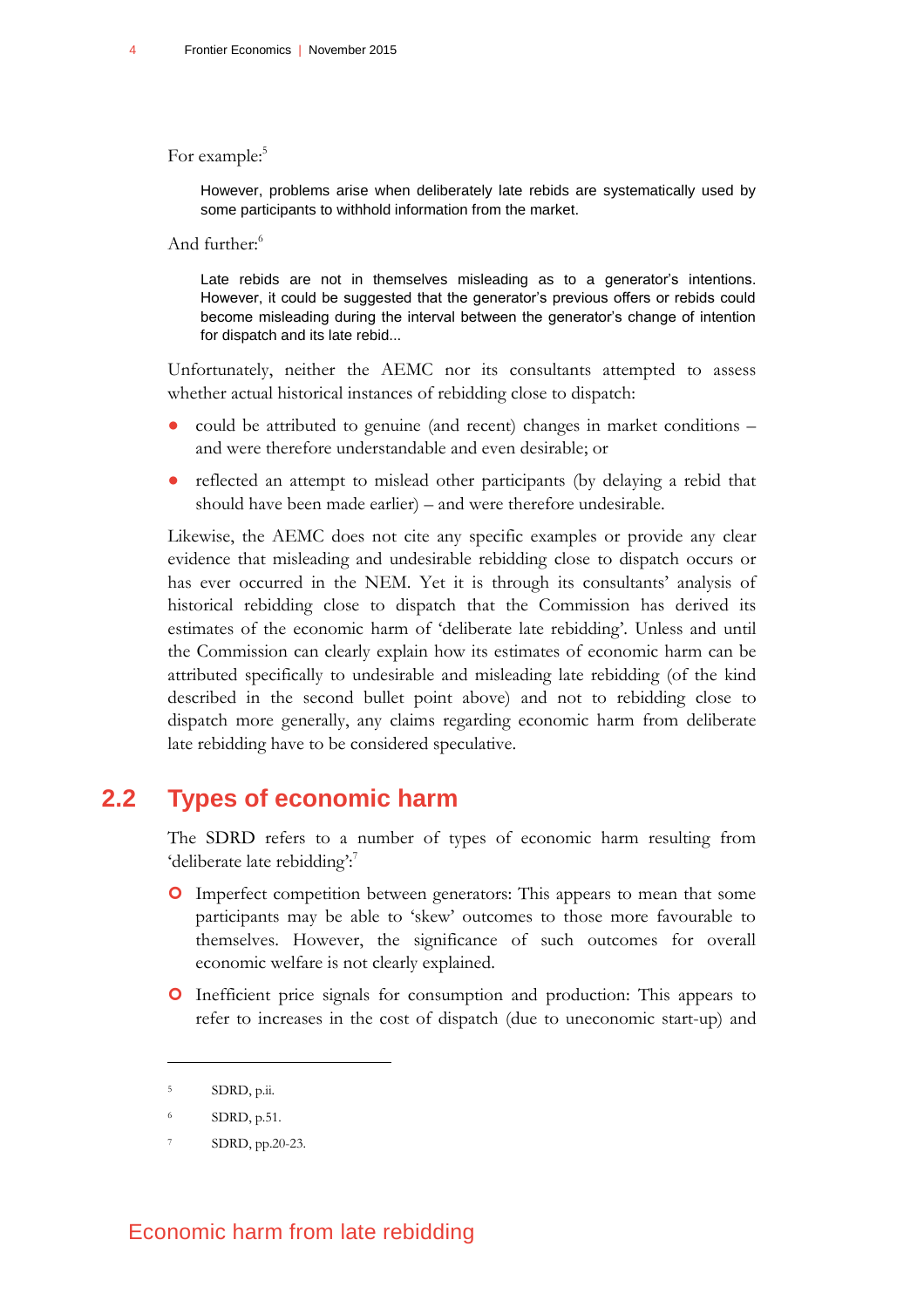the allocative inefficiency caused by prices that are higher than they otherwise would be.

- Inefficient price signals for investment: The AEMC refers to the potential for fast-start generators to adjust their operating regimes or invest in improvements to plant flexibility in ways that they would not do in the absence of deliberate late rebidding.
- Contract market distortions: The AEMC contends that deliberate late rebidding increases contract prices and premiums.
- Increased uncertainty: To the extent deliberate late rebidding causes price volatility, the AEMC contends that it could deter efficient provision of Demand Side Management (DSM) or efficient consumption or investments by customers, even if the anticipated volatility does not occur.

As discussed above, it is difficult to respond to the Commission's outline of the types of economic harm attributable to 'deliberate late rebidding' without knowing precisely the form of behaviour the Commission has in mind, how it differs from non-misleading and desirable rebidding close to dispatch and its empirical prevalence.

#### *Late rebidding and transient market power*

The SDRD is careful to distinguish between what it refers to 'deliberate late rebidding' and the exercise of transient pricing power. The SDRD states:<sup>8</sup>

The Commission considers that transient pricing power should only be of concern if it occurs frequently enough and to a sufficient magnitude that average prices are sustained above new entrant LRMC for a period of time. However, the Commission does not consider that this definition of transient pricing power can be applied to late rebidding.

The reason that average prices are compared against LRMC is to measure the extent to which a new entrant could cover its costs and incur a profit upon investment. Substantial market power is deemed to occur if this price signal for investment exists but barriers to entry prevent the new investment from taking place.

However, the price impacts from late rebidding cannot be considered as an efficient price signal for investment because they can have the effect of precluding the occurrence of a competitive demand or supply side response in the short term. Despite the high market prices, investment in new fast-response plant or demandside activities are not likely to be economic, as they would not be able to react to the short timeframes involved and respond to the short term prices created through late rebidding.

Alternatively, if a fast-response plant could be built to respond to the prices created through late rebids, it is likely to be an inefficient investment due to the higher costs involved in building to meet the short response timeframes.

<sup>8</sup> SDRD, pp.30-31.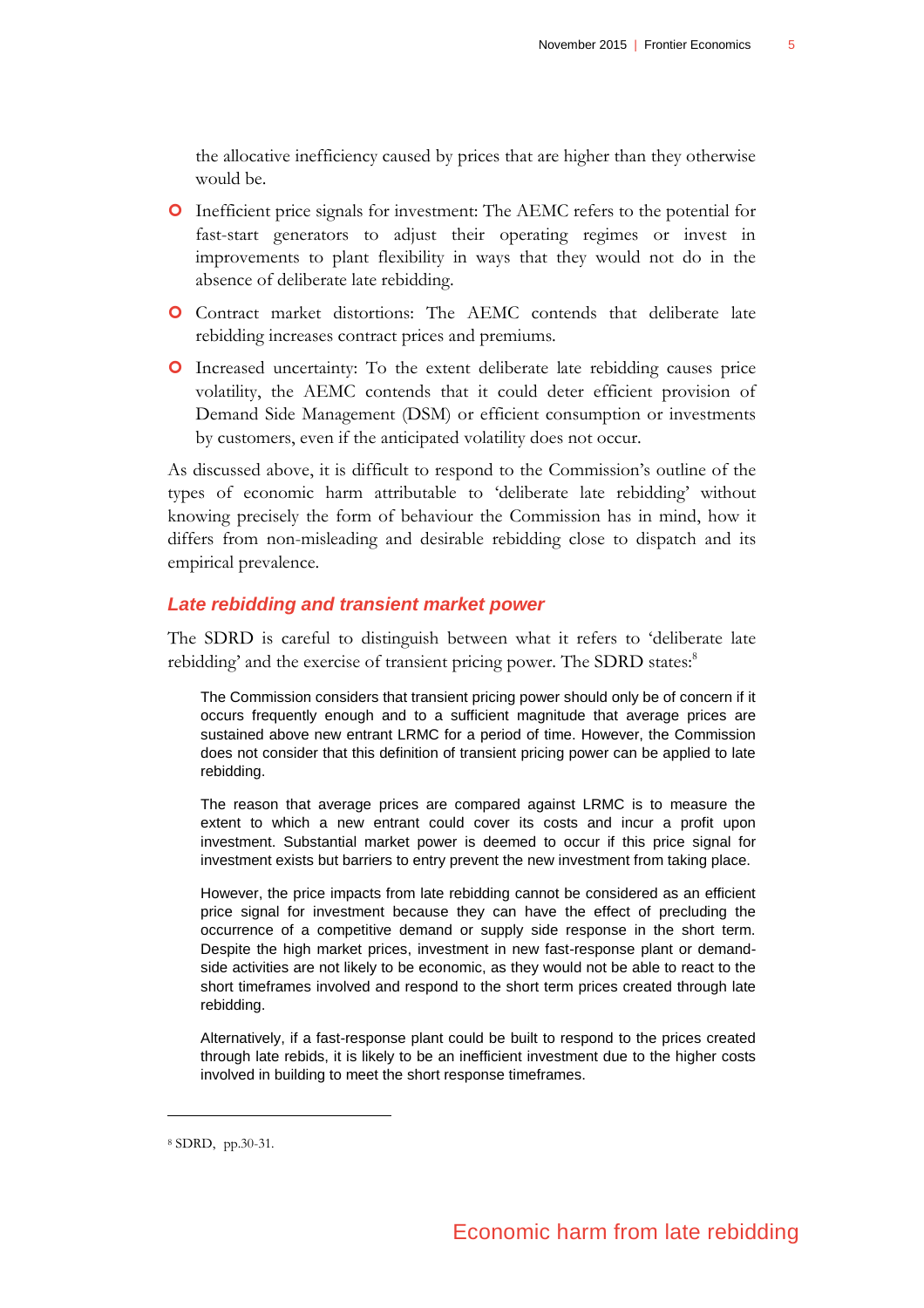Unfortunately, this passage does not explain why the Commission should consider price spikes due to 'deliberate late rebidding' – even assuming such behaviour existed – to be less harmful than price spikes caused by transient pricing power. Both forms of behaviour would presumably be engaged in to increase a participant's expected profits. And both forms of behaviour could lead to a degree of inefficiency in dispatch, consumption and investment outcomes. Qualitatively-speaking, there is no difference between 'deliberate late rebidding' and the exercise of transient market power: Both forms of behaviour seek to take advantage of situations where a generator is 'pivotal' (necessary for meeting demand and therefore has the ability to increase price significantly above marginal cost. Transient market power simply operates on a slightly longer – but still relatively short – timeframe than 'deliberate late rebidding'. This is only a difference of degree, not a difference in the fundamental character of the two types of behaviour.

However, policy-makers and courts have traditionally been reluctant to intervene in markets due to the occasional or transient exercise of market power, because the costs of doing so are thought to outweigh any benefits. This is because it is ultimately not possible to prevent the exercise of transient market power without imposing highly prescriptive and intrusive obligations on participants to the point where the NEM no longer operates as a 'bid-based, self-scheduling' market. We see no reason why this same reluctance to impose prescriptive and intrusive obligations should not extend to the AEMC's position in modifying the NER to proscribe 'deliberate late rebidding'.

Policy-makers' and courts' decisions to not intervene in response to potential instances of transient market power is, in our view, grounded in the view that, left alone, workably competitive markets will respond to such events:

- short term rebidding of in-service plant
- increased supply by starting fast start gas and hydro units
- utilisation of DSM
- changes to risk preferences leading to altered contracting behaviours, and
- new investment in fast start capacity.

While in the short term, there may be limited ability to respond to the exercise of transient market power or 'deliberate late rebidding' (even if it exists), by definition this is not a permanent state of affairs. To the extent that 'deliberate late rebidding' may have been pursued by a participant in order to increase profits, it would have been a function of the participant's contracting level. This, in turn, would have reflected not only the participant's own risk preference, but also those of its actual and potential contractual counterparties. Put another way, retailers may in aggregate decide to carry a level of hedge cover that creates or increases incentives for participants to engage in 'deliberate late rebidding', just as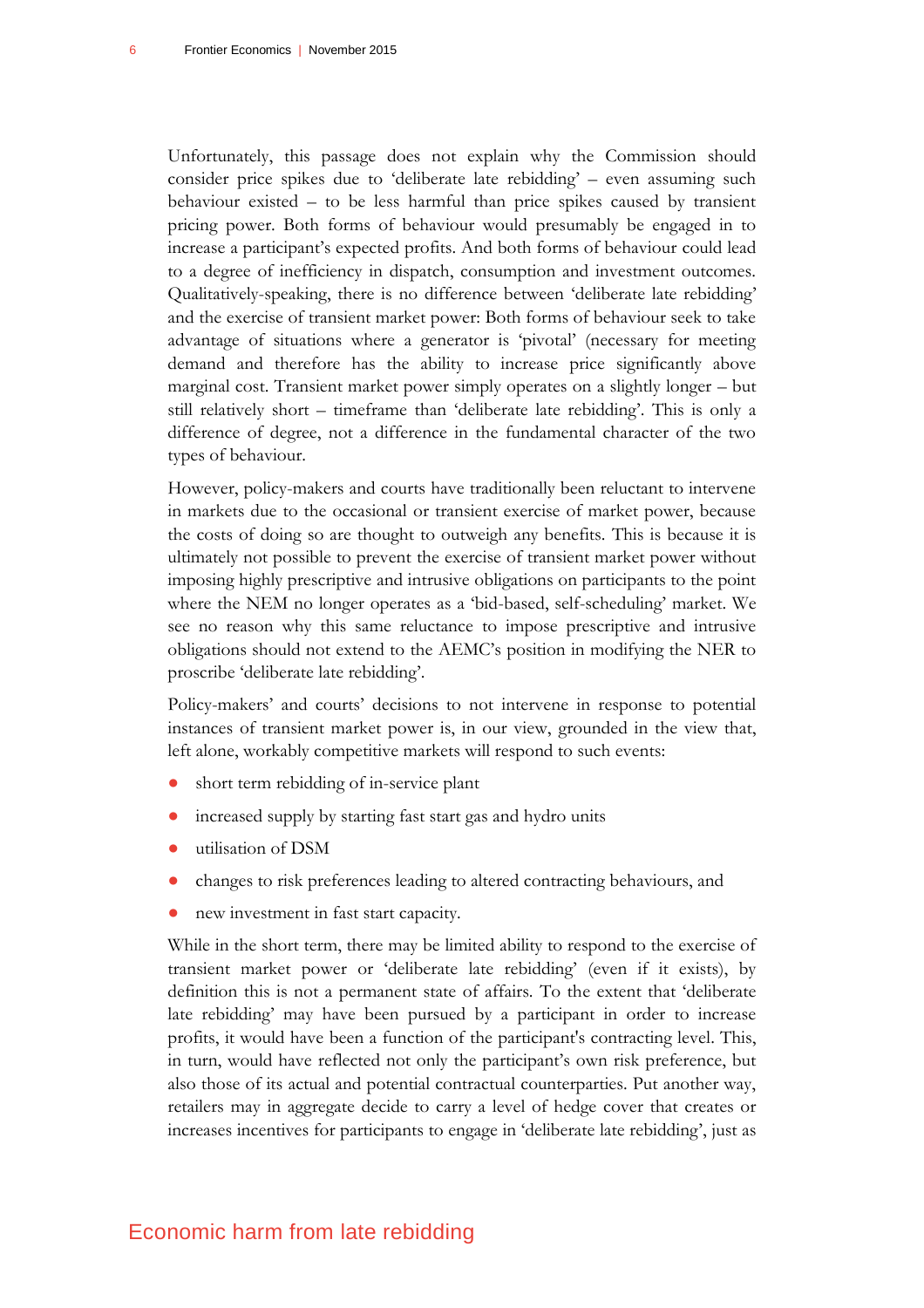it increases the opportunity for transient market power to be exercised. To the extent that this aggregate outcome across both generators and retailers leads to higher prices and a perception by retailers of greater risk in the market, a likely response would be to carry a higher level of contract cover in future, schedule more fuel for a gas turbine or coal fired unit, shorten outages, increase plant reliability and thereby changing the market-wide equilibrium and potentially reducing the extent to which transient market power and/or 'deliberate late rebidding' would be profitable in the future. Ultimately, every participant needs to make an assessment of the extent to which they choose to be exposed to high prices – whether due to the exercise of transient market power or 'deliberate late rebidding'.

The ability of the market to respond means that regulatory intervention is unlikely to achieve material incremental benefits in terms of increased efficiency but may impose significant direct or indirect costs.

### **2.3 SDRD estimates of economic harm**

<span id="page-12-0"></span>The AEMC's SDRD refers to two separate pieces of analysis:

- ROAM Consulting report showing correlation between late rebidding and spot prices<sup>9</sup>
- EY report showing correlation between spot prices and ASX-traded contract prices $10$

In both cases, the authors<sup>11</sup> were at pains to stress that they have identified correlations and do not make any claims as to causation. For example, ROAM pointed out that:<sup>12</sup>

The analysis above indicates that rebidding, and particularly late rebidding, has strong relationships with both high pool prices and a response to forecast high pool prices. These relationships only suggest that the variables are correlated and cannot determine whether there is any causal relationship between rebidding and price outcomes.

Further studies could be conducted that examine the impact of an earlier gate closure over the historical period. It should be acknowledged however that this backcasting would rely on the assumption that bidding before gate closure did not change from the historical observations, whereas if a longer gate closure was in effect in the market then generation may behave differently. Generational portfolios may simply move their 'late' rebidding to the last minute before gate closure and

ROAM Consulting, *Analysis of rebidding activity in the NEM*, 17 October 2014 (ROAM report).

<sup>10</sup> EY, *Impact of late rebidding on the contract market*, 11 September 2015 (EY report).

<sup>11</sup> EY acquired ROAM during the period between the publication of these two reports and the reports reflect shared authorship.

<sup>12</sup> ROAM report, p.46.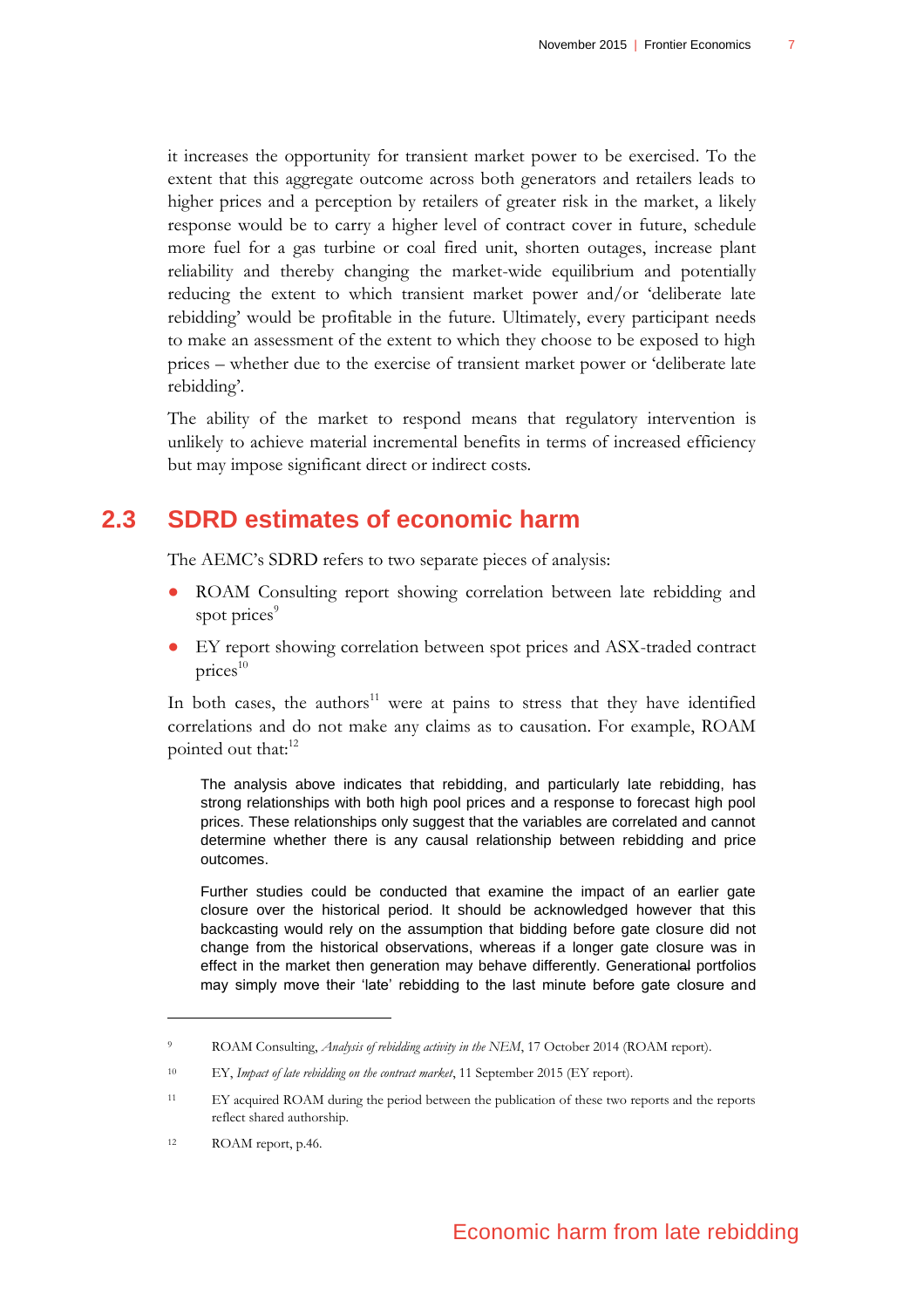thereby still restricting the ability of other participants to respond. Such behaviour may remove any perceived benefit of an earlier gate closure.

While the AEMC has not proposed earlier gate closure in the SDRD, the same principle of participants modifying their behaviour around market rule changes requirements in ways that seek to achieve similar outcomes applies to any predictions made by the AEMC in respect of its draft Rule change.

EY made several similar comments to those made by ROAM, including: $^{13}$ 

It is important to recognize that this does not necessarily provide evidence that quarters with a high volume of late rebidding are causing contract prices to increase. Rather, this shows that there is often a positive correlation – this correlation may result from the interaction of late rebidding with other variables such as demand, changes in the generation portfolio, etc. that in turn, impact wholesale market prices and therefore contract prices.

And: $14$ 

The key challenge in testing the effect of late rebidding on wholesale and contract markets is identifying whether wholesale market outcomes are caused by late rebidding. The statistical analysis conducted is not appropriate for identifying this causal relationship. Even sophisticated backcasting techniques that could be applied to determine the impact of historical strategic late rebidding on wholesale prices would be underpinned by the assumption that removing strategic late rebidding does not affect other bidding behaviour.<sup>15</sup>

Therefore, although the statistical analysis shows that there may be relationships between late rebidding and price volatility and/or increases in contract market prices, this does not provide that eliminating or reducing strategic late rebidding would negate these outcomes.

Notwithstanding the caution shown by its consultants, the AEMC in the SDRD drew a number of inferences about the effect of late rebidding on contract price outcomes. The AEMC suggested that:<sup>16</sup>

As an order of magnitude assessment, *deliberate late rebidding is estimated to have added a premium of eight dollars to the price of caps Queensland in the final quarter of 2014, and seven dollars in the first quarter of 2015*. Overall, the additional expenditure on ASX traded caps and base futures *caused by deliberate late rebidding* over this time period has been estimated at \$103.8 million. This does not include impacts on other hedge products, such as options, or bilateral transactions on the OTC market. Therefore, *the total magnitude of impact* may be substantially higher than this value. Ernst & Young has suggested an assumption of 60 percent of Queensland contracts traded through ASX energy, meaning that once

<sup>13</sup> EY report, p.17

<sup>14</sup> EY report, p.21.

<sup>15</sup> We disagree with this point. Backcasting could be conducted that explicitly accounted for strategic response, for example using game theory as in Frontier Economics' *SPARK* model.

<sup>16</sup> SDRD, p.24.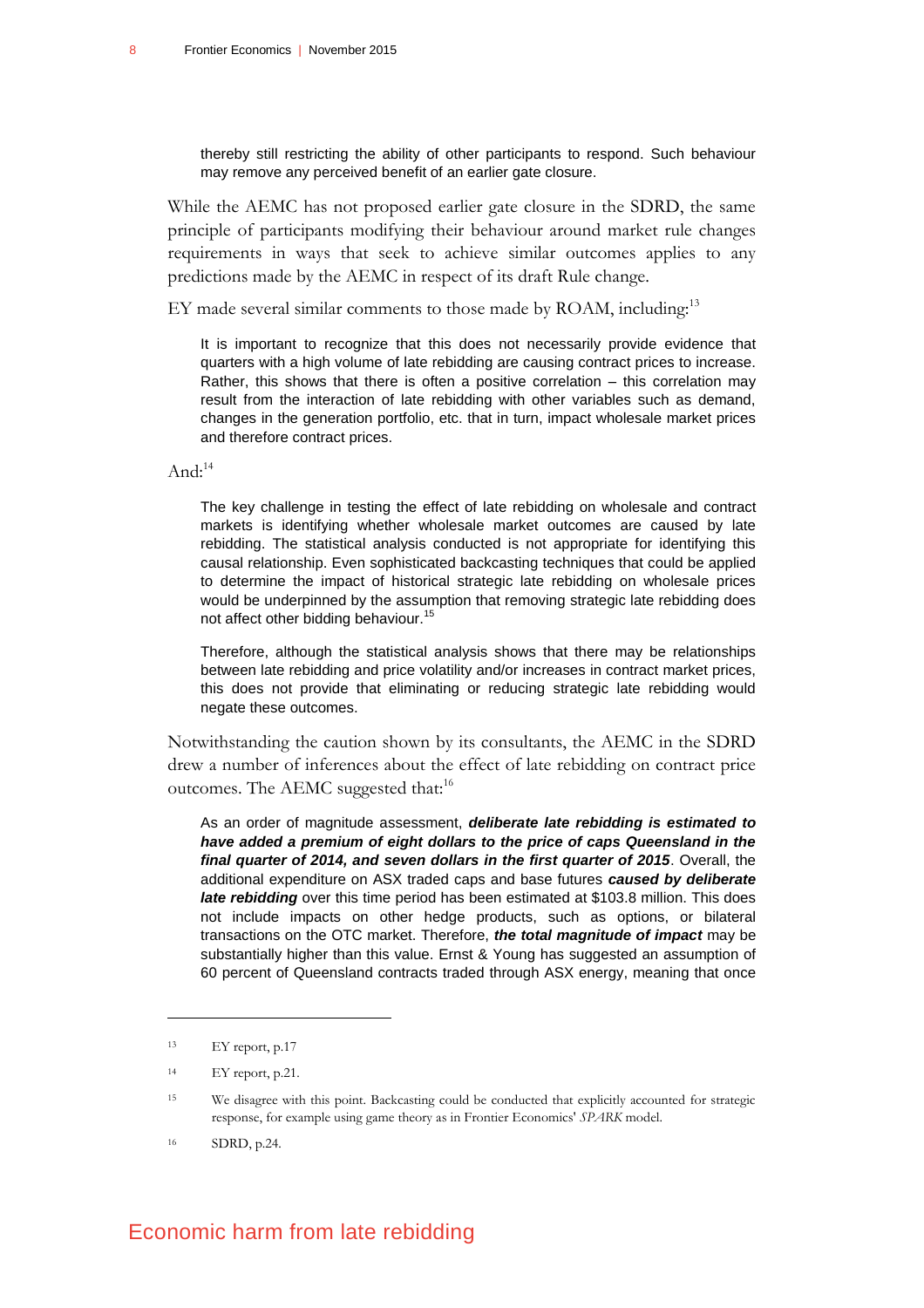OTC trades are taken into account, the total magnitude of the impact would increase to approximately \$173 million. [Emphasis added]

These assertions go well beyond what ROAM and EY were prepared to observe in their findings. If the AEMC has conducted further analysis that establishes causation, then it should report that analysis. We discuss the statistical relationships established by ROAM/EY and the AEMC interpretation of these results in the following subsections.

### **2.3.1 Correlation versus causation**

As discussed above, ROAM Consulting and EY repeatedly stated that their analyses focused on establishing correlation rather than causation. The analyses identified correlations between both rebidding and late rebidding (variously defined) and other variables including the dispatch interval within a trading interval in which the rebid occurred, demand conditions, outage conditions, interconnector headroom, spot prices and contract prices.

We believe these analyses overlook two key factors:

- 1. The level of prices and price volatility in the NEM at the times that receive most scrutiny (Queensland in 2014 and South Australia in  $2013$ )<sup>17</sup> are not outliers when considered within the long term history of the NEM.
- 2. Establishing a correlation between variables, for example frequency of rebidding and spot prices, is likely to provide relatively little insight into market outcomes in most instances. This is because, as ROAM's study shows in part, many of the variables considered are likely to share the same fundamental causes and so correlation should be expected rather than seen as evidence of distortionary and harmful bidding strategies.

#### *Historical price volatility*

Since its commencement in late 1999, the NEM has encountered a wide range of market conditions. Throughout the 2000s, rapid peak demand growth against a backdrop of increasing drought led to tight supply-demand conditions and resulted in a high spot price levels and increased volatility. [Figure 1](#page-15-0) reproduces EY's chart showing increased price volatility (defined as the frequency of prices greater than \$1000/MWh) in Queensland since the start of 2014 by dispatch interval. This chart suggests an outsize level of volatility in Queensland relative to the rest of the NEM and a bias towards high prices in dispatch intervals five and six.

<sup>17</sup> EY, p6.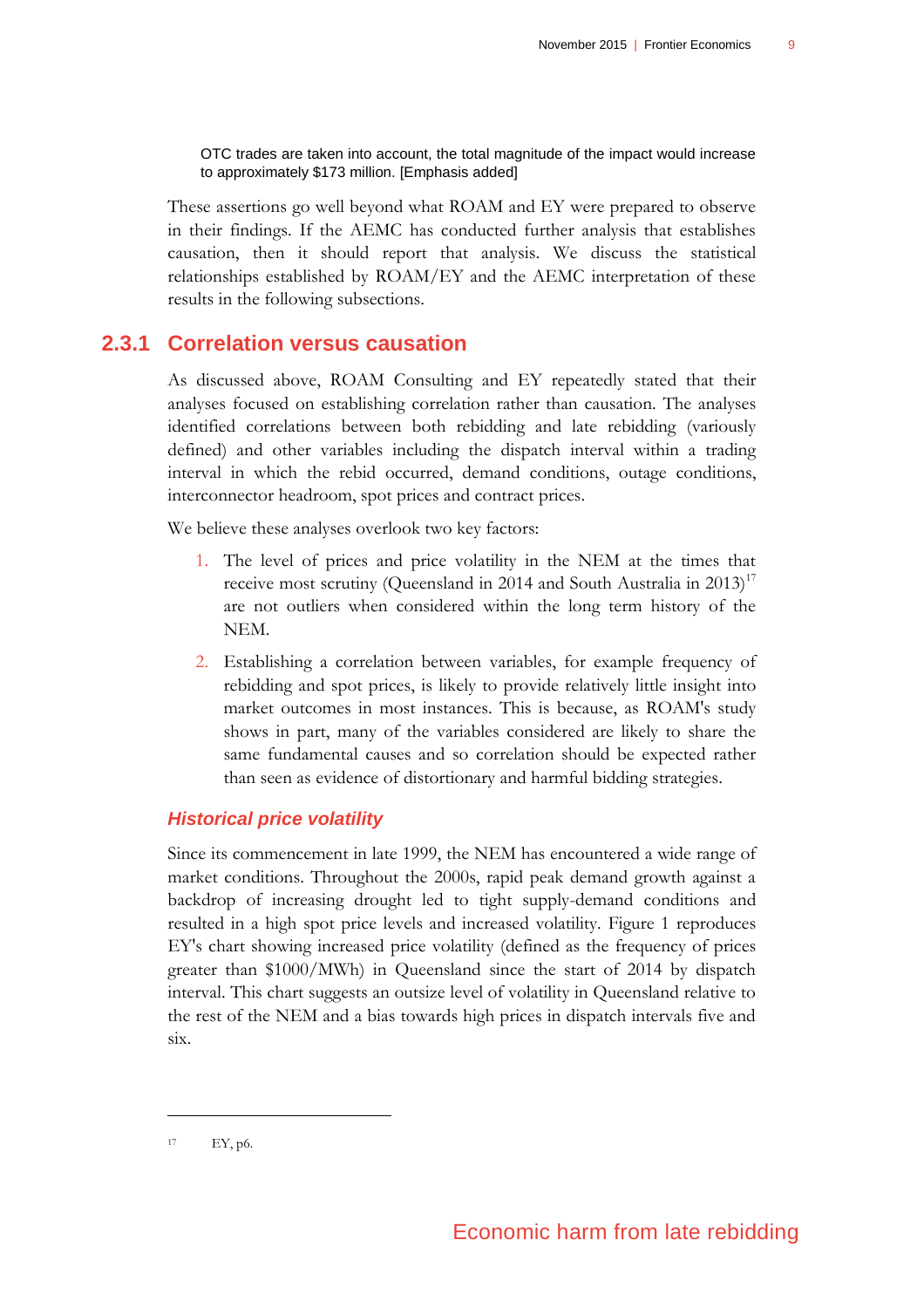

<span id="page-15-0"></span>Figure 1: EY, frequency of prices greater than \$1000/MWh, Queensland 1 January 2014 to 30 June 2015

*Source: EY report, Figure 8.*

[Figure 2](#page-16-0) and [Figure 3](#page-16-1) show longer term pool price outcome for the four major regions of the NEM. Average annual prices are shown for the period 2006/07 to 2014/15 inclusive where the annual average price has been decomposed into the level of half-hourly prices across the year. For example, in NSW for 2006/07, half-hourly prices greater than \$1000/MWh (grey bar) contributed roughly \$11/MWh to the annual average price. Dashed lines are shown to aid comparison of 2014/15 levels to previous years. Both 2012/13 and 2013/14 reflect carbon prices.

These figures provide context for the high price events seen in Queensland since 2014. Looking through the impact of the carbon price, both the level of prices and volatility of prices have been generally low across the NEM throughout this decade.

South Australia has seen much higher levels of prices and volatility in the 2007/08 to 2009/10 period, where half-hourly prices greater than \$1000/MWh added to \$15-30/MWh to the annual average price, relative to recent times. This is consistent with reduced demand across the NEM since 2010 and incremental wind investment in South Australia in particular.

In Queensland, again looking through carbon price impacts, whilst 2014/15 has included a relatively high level of both prices and volatility, market outcomes are consistent with both 2006/07 and 2007/08. Outcomes in 2013/14 could be fairly described as benign when compared to a longer historical baseline of outcomes in the state.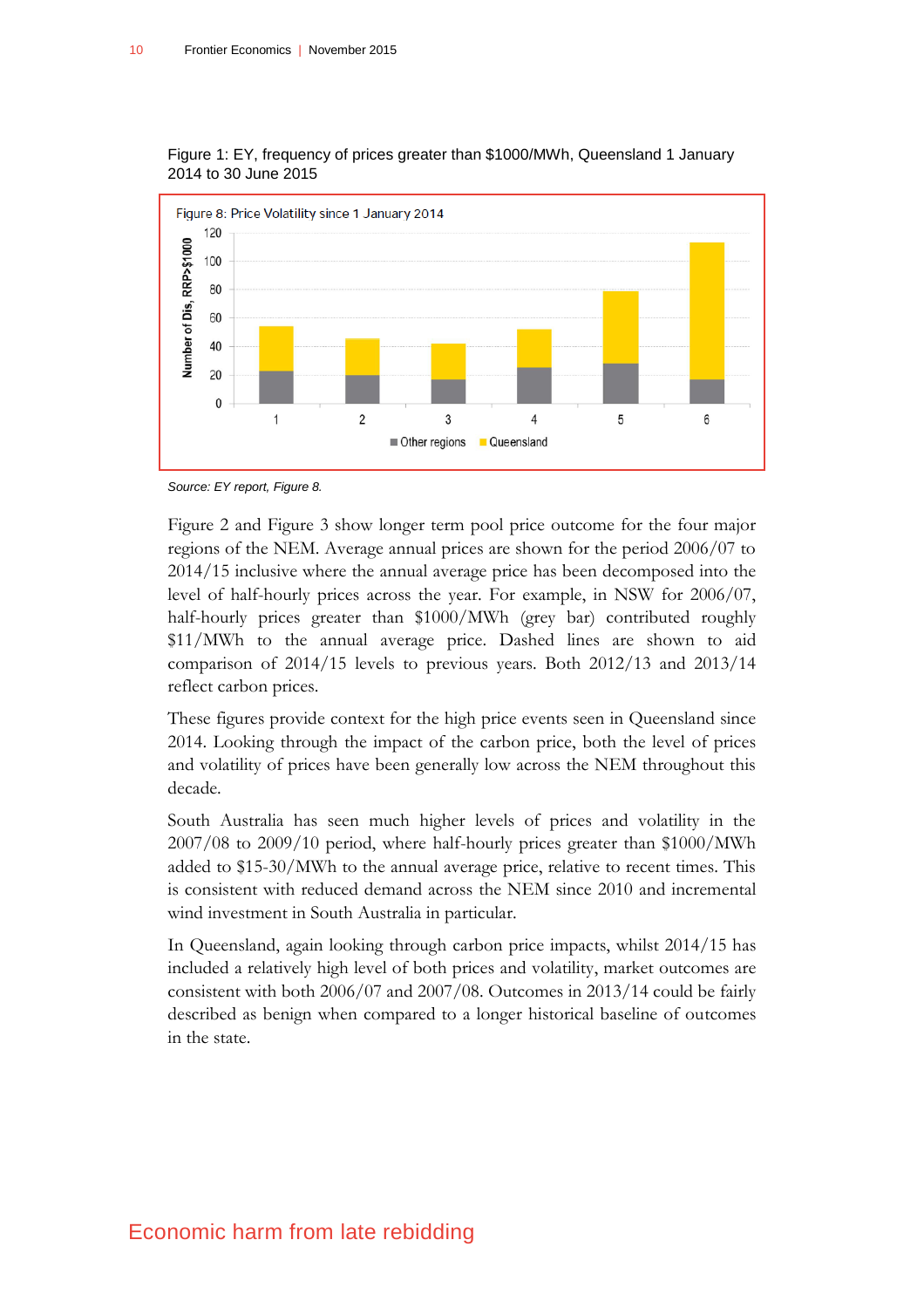

<span id="page-16-0"></span>Figure 2: Annual average prices by price band – Southern regions

*Source: Frontier Economics analysis of AEMO data*



<span id="page-16-1"></span>Figure 3: Annual average prices by price band – Northern regions

*Source: Frontier Economics analysis of AEMO data*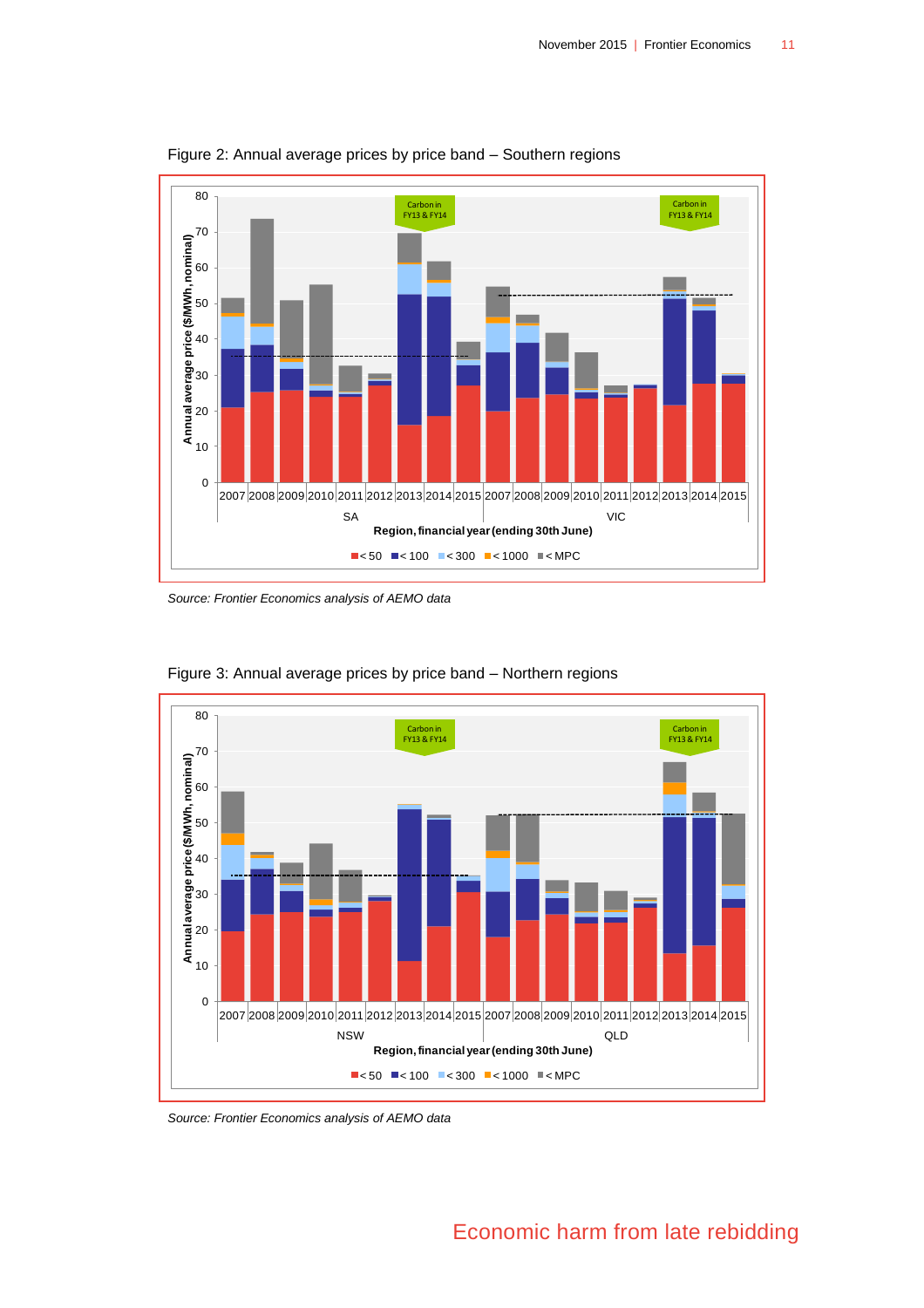The NEM responded to conditions in the late 2000s in a relatively efficient manner without material intervention. It seems reasonable to suggest that the market is also capable of dealing with recent levels of volatility without intervention.

With regard to the correlation of high prices to specific dispatch intervals, [Figure](#page-18-0)  [4](#page-18-0) shows the spread of dispatch interval number for all dispatch intervals with prices greater than \$300/MWh, where dispatch intervals five and six are shaded red to aid comparison. While there is some evidence of over-representation of dispatch intervals five and six in high price events in Queensland, we would make the following points:

- Whilst DIs five and six stand out for Queensland in 2013/14 they are exceeded in NSW in 2014/15 (across a low number of events) and, perhaps more importantly, similar to outcomes in Queensland in 2011/12. We are not aware of the AEMC voicing particular concerns regarding outcomes in Queensland in 2011/12; however outcomes then appear to be similar to those in recent years that are now receiving attention.
- Other regions see over-representation of specific DIs from time to time. For example, Victoria in 2011/12 for DIs one and five and in 2014/15 for DI one, NSW in 2011/12 for DI four and in 2014/15 for DIs five and six, SA in 2011/12 for DI one, etc. Again these correlations are not seen as issues in the SDRD and related analyses.

Moreover, we note that high-priced DI outcomes in Queensland have reverted to a much more even spread across DIs in 2014/15 than in the previous year. Combined with the seemingly random variations occurring in other regions, this is consistent with the notion that late DI high price outcomes in Queensland in 2013/14 were a transient phenomenon that will not recur systematically in the future. In that case, it is difficult to see the utility of the proposed Rule change.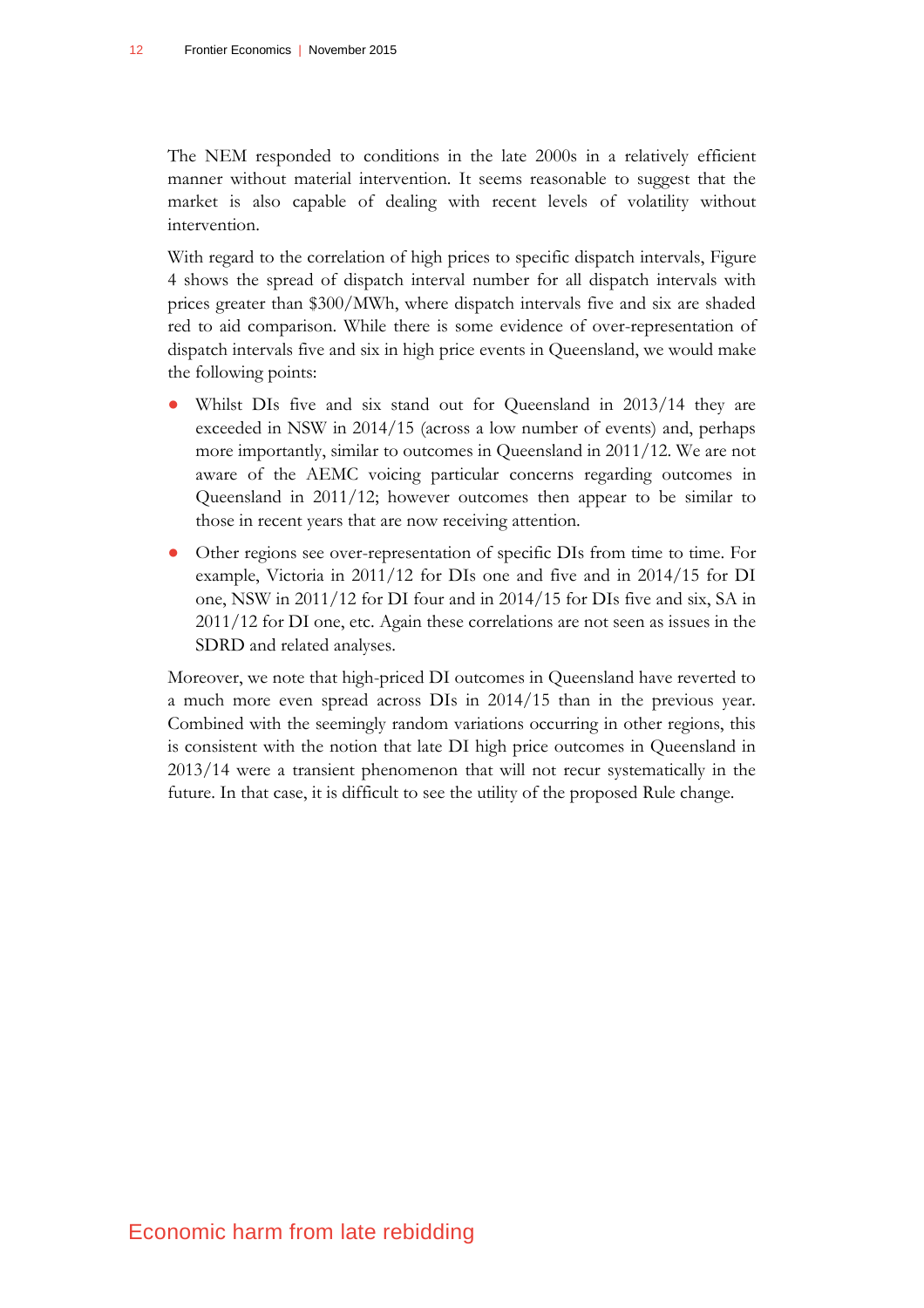

<span id="page-18-0"></span>Figure 4: Spread of dispatch interval prices greater than \$300/MWh by DI number

*Source: Frontier Economics analysis of AEMO data*

#### *Expected correlations*

Many of the correlations established by ROAM and EY, for example frequency of rebidding and spot prices, would be expected in a workably competitive market. For example, if tight supply-demand conditions lead to both an increase in rebidding and higher spot prices, then this would cause a correlation between rebidding and spot prices. This is implicit in the fact that some of the strongest correlations reported by ROAM were when market fundamentals (demand or interconnector headroom) were compared to rebidding frequency.<sup>18</sup>

[Figure 5](#page-20-0) presents a scatter plot of all dispatch interval prices against a reserve margin ratio calculated as the sum of maximum availability<sup>19</sup> within a region divided by regional demand and ignoring interconnectors from 1 January 2014 to 30 June 2015. This reserve margin provides a measure of capacity that is able to respond in very short time spans (as it relates to units in service). A reserve margin ratio of 1.0 indicates that maximum availability as bid is equal to demand. Prices for dispatch intervals five and six are shown in red to aid comparison.

[Figure 5](#page-20-0) shows a strong correlation between supply-demand conditions and dispatch interval prices. Also shown are a higher number of high price events in

<sup>&</sup>lt;sup>18</sup> EY report, sections 6.2 and 6.3.

<sup>19</sup> Maximum availability is defined as the sum of volumes bid as MAXAVAIL via AEMO's bidding process; no filtering of any kind has been applied.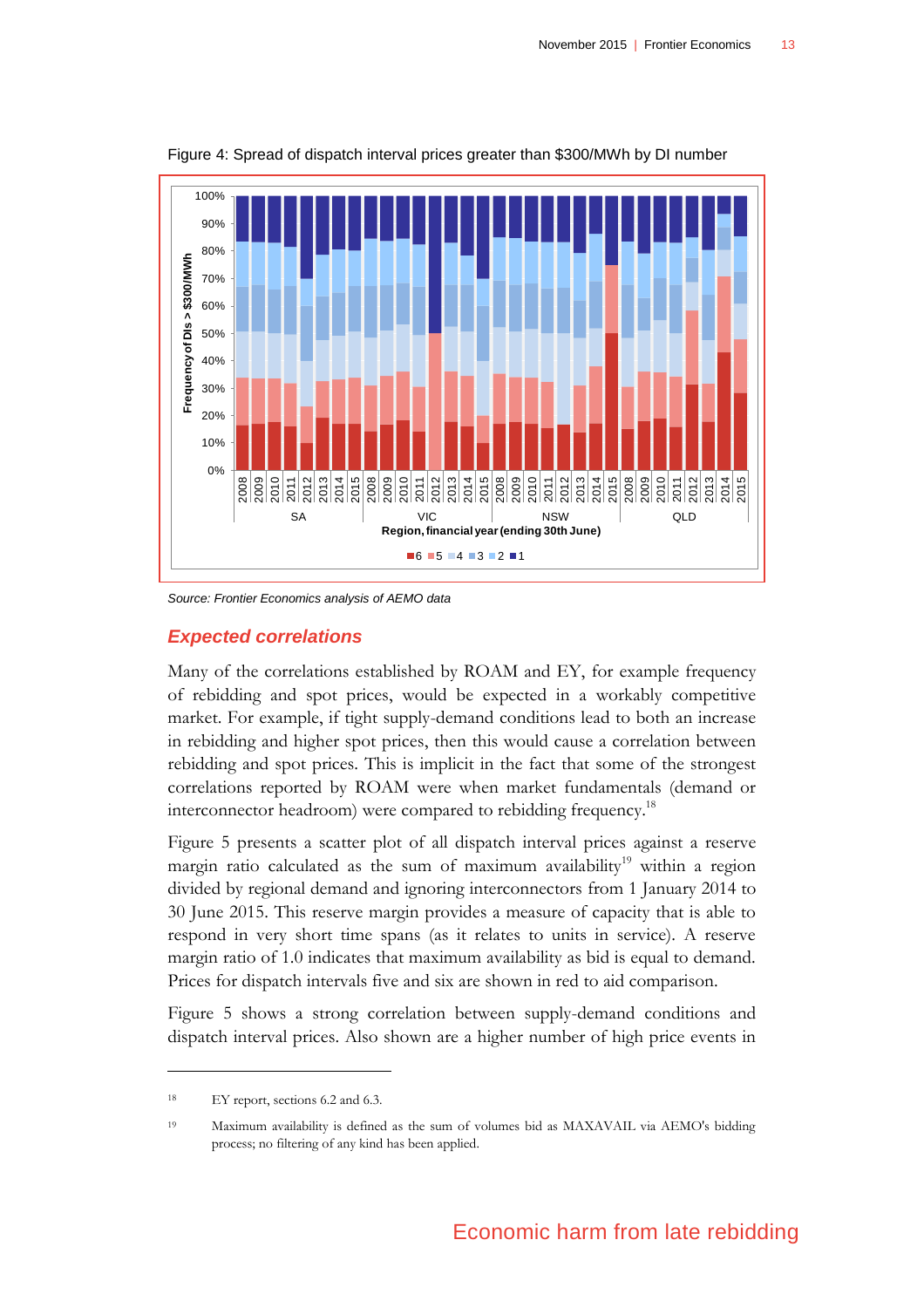South Australia and Queensland relative to Victoria and NSW. Outcomes in Queensland over this period also show the highest level of high price events in dispatch intervals five and six, consistent with [Figure 4.](#page-18-0)

[Figure 6](#page-21-0) shows outcomes for each financial year just for Queensland. Again this chart demonstrates that previous years have been more volatile is terms of frequency of high price events.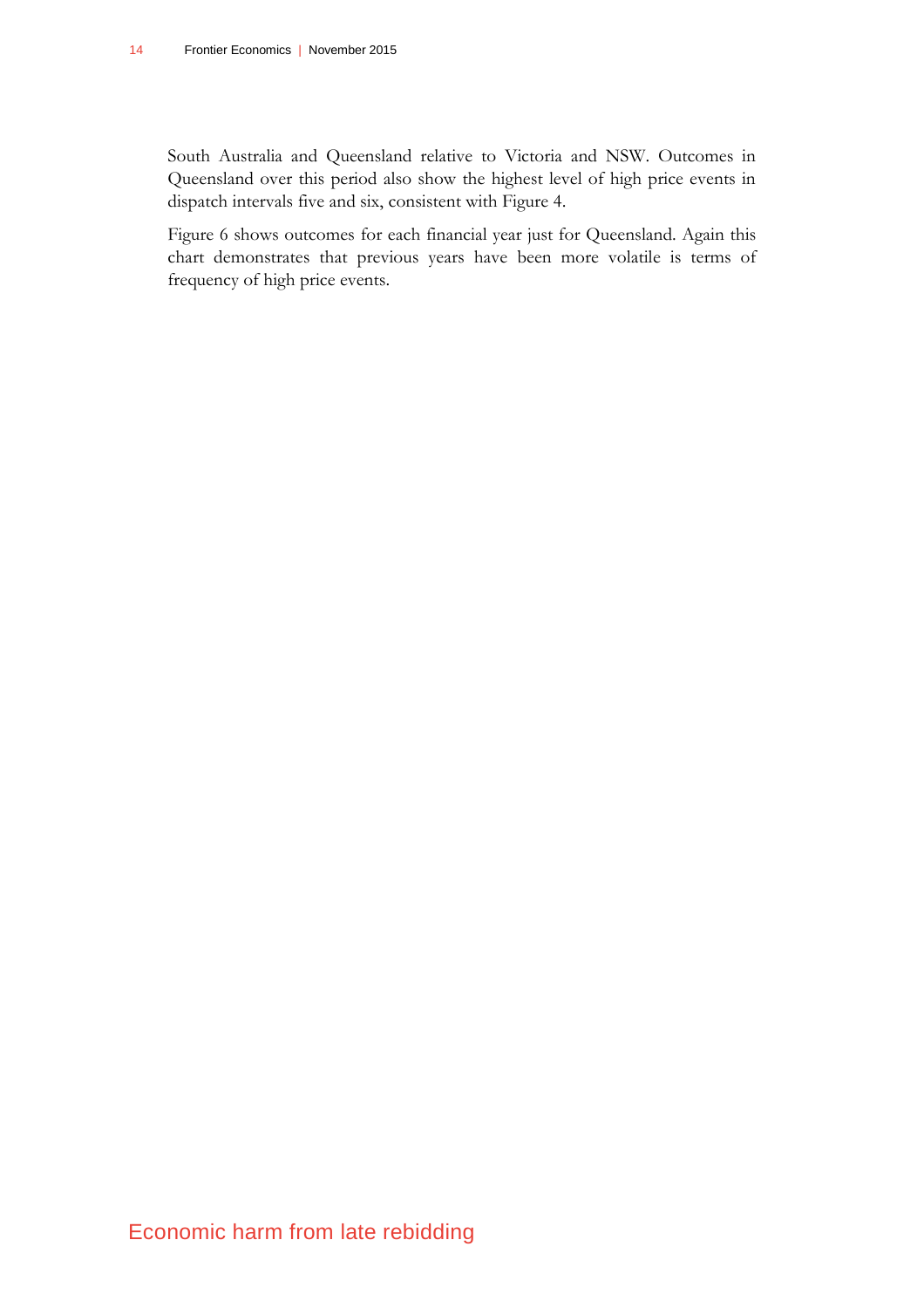

Figure 5: Reserve margin versus DI prices by DI number – 1 January 2014 to 30 June 2015 inclusive, all regions

<span id="page-20-0"></span>*Source: Frontier Economics analysis of AEMO data*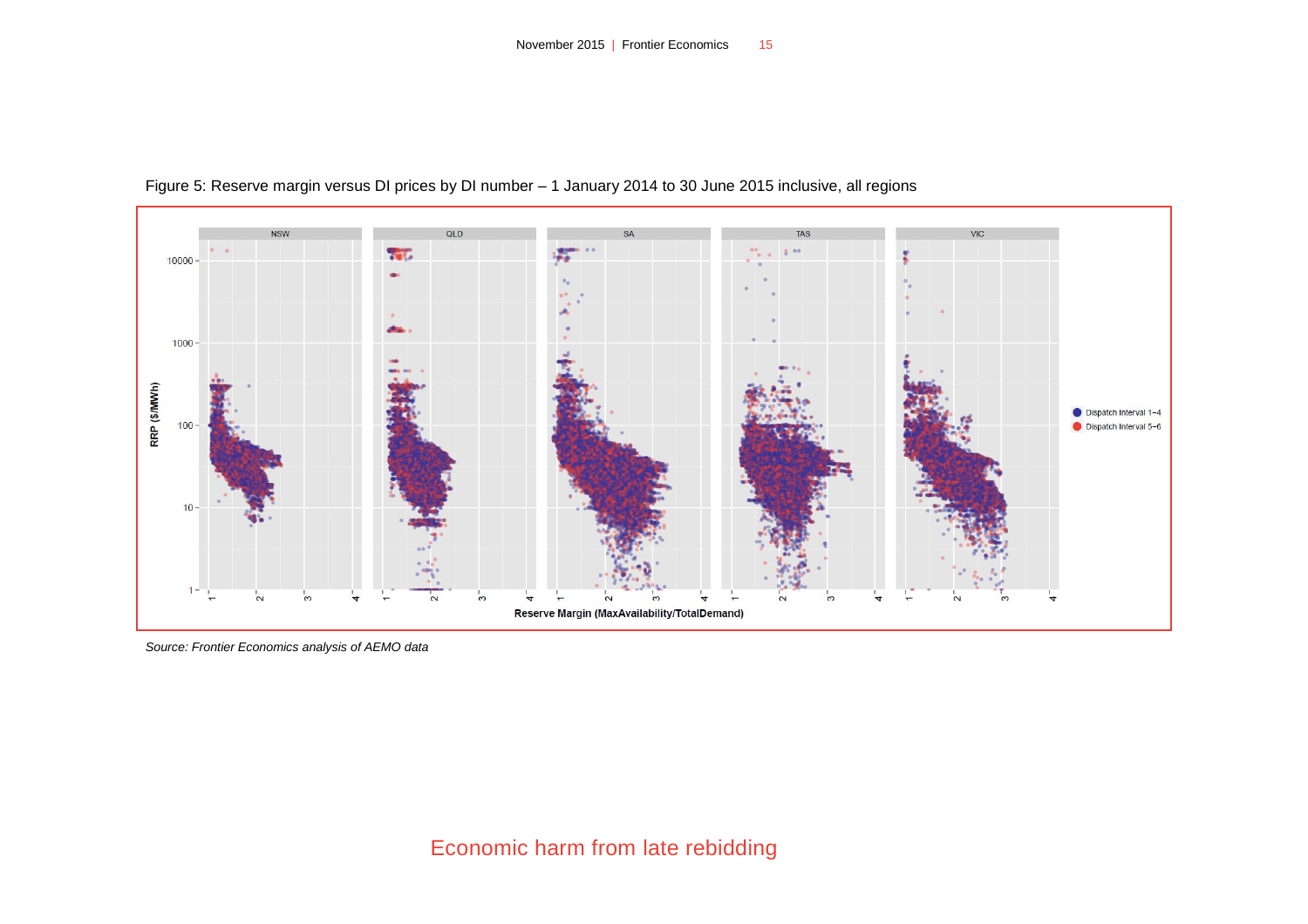

Figure 6: Reserve margin versus DI prices by DI number – 1 January 2007 to 30 June 2015 inclusive, Queensland

<span id="page-21-0"></span>*Source: Frontier Economics analysis of AEMO data*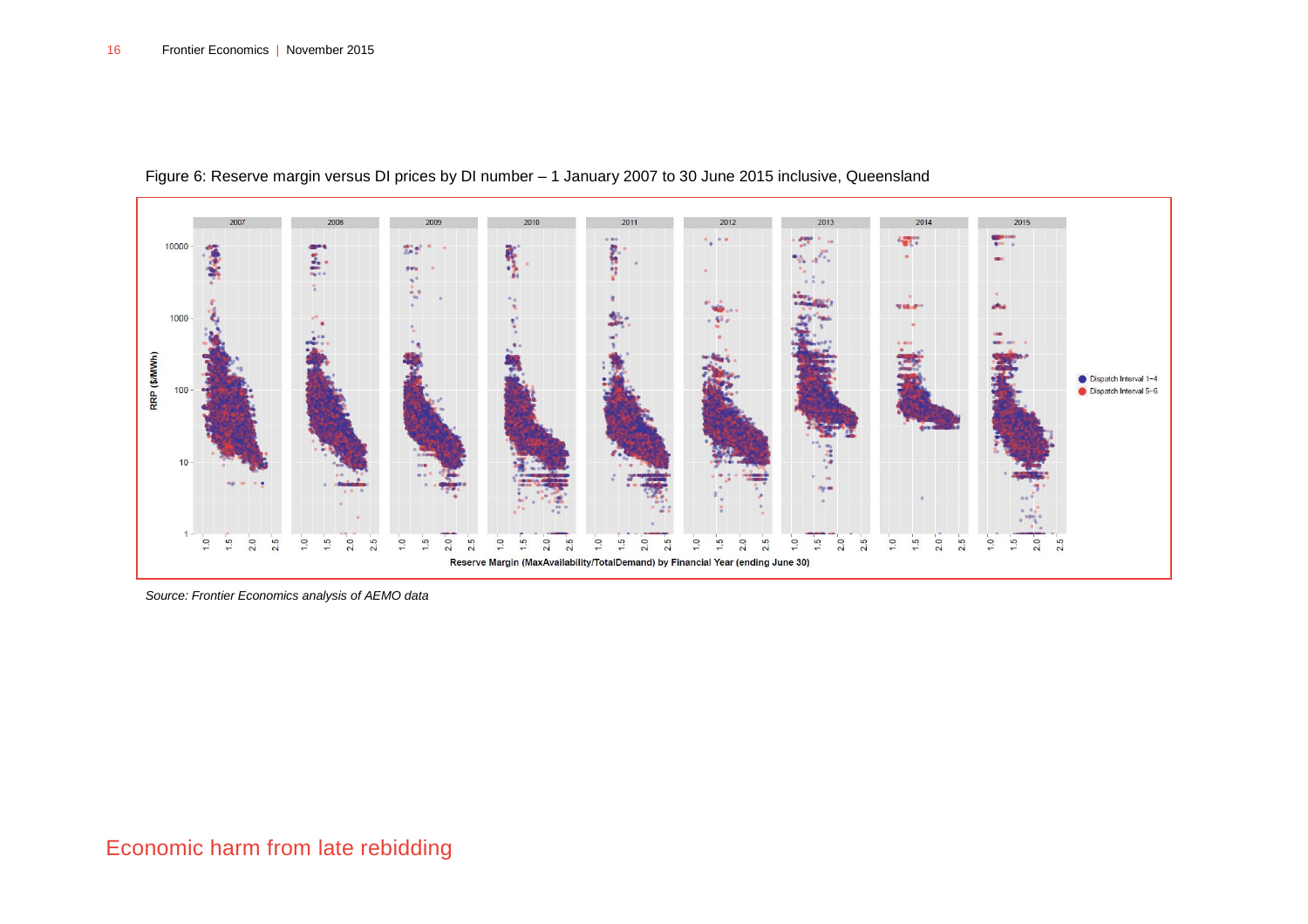### **2.3.2 AEMC's methodology for estimating economic harm**

The AEMC's SDRD arrived at an estimate of additional expenditure related to late rebidding for 2014 Q4 and 2015 Q1 of \$173 million. There are two broad issues with this estimate.

First, the methodology used to arrive at this number ensures that what is measured is a transfer between market participants, not an economic cost. We submit that economic costs and benefits should be the primary metric when assessing the level of efficiency (or lack thereof) in the NEM. Given that these outcomes reflect a very small number of events, it is unlikely that they are associated with material economic costs because:

- From a dispatch efficiency perspective, out-of-merit-order dispatch would be limited and highly transient.
- From an allocative efficiency perspective, retailers have a range of options open to them to limit the flow-through of price spikes to retail tariffs. This should limit any reduction in consumption due to slightly higher tariffs.
- From a dynamic efficiency perspective, with wholesale prices in Queensland and elsewhere presently well below any reasonable estimate of long-run marginal cost, it is unlikely that slightly higher wholesale prices than otherwise would induce materially inefficient investment decisions by actual or prospective consumers or producers of electricity.

Accordingly, it is difficult to imagine that material allocative and dynamic inefficiencies would result from such transfers.

Second, the final figure of \$173 million rests on a sequence of assumptions that, in our opinion, lead to an overestimation of additional expenditure. These assumptions are discussed below in the context of our analysis of the EY report.

### <span id="page-22-0"></span>**2.4 Flaws with EY's methodology**

### **2.4.1 Estimation of the spot price impact of 'strategic late rebidding'**

EY explained how they inferred the impact of what they refer to as 'strategic late rebidding<sup>20</sup> on wholesale spot prices as follows:<sup>21</sup>

<sup>20</sup> The terms 'strategic late rebidding', 'late rebidding' and 'deliberate late rebidding' have been used interchangeably at times by the AEMC and its consultants. At different junctures of this Rule change process the behaviour terms have been used to describe has also changed.

<sup>21</sup> EY report, p.21.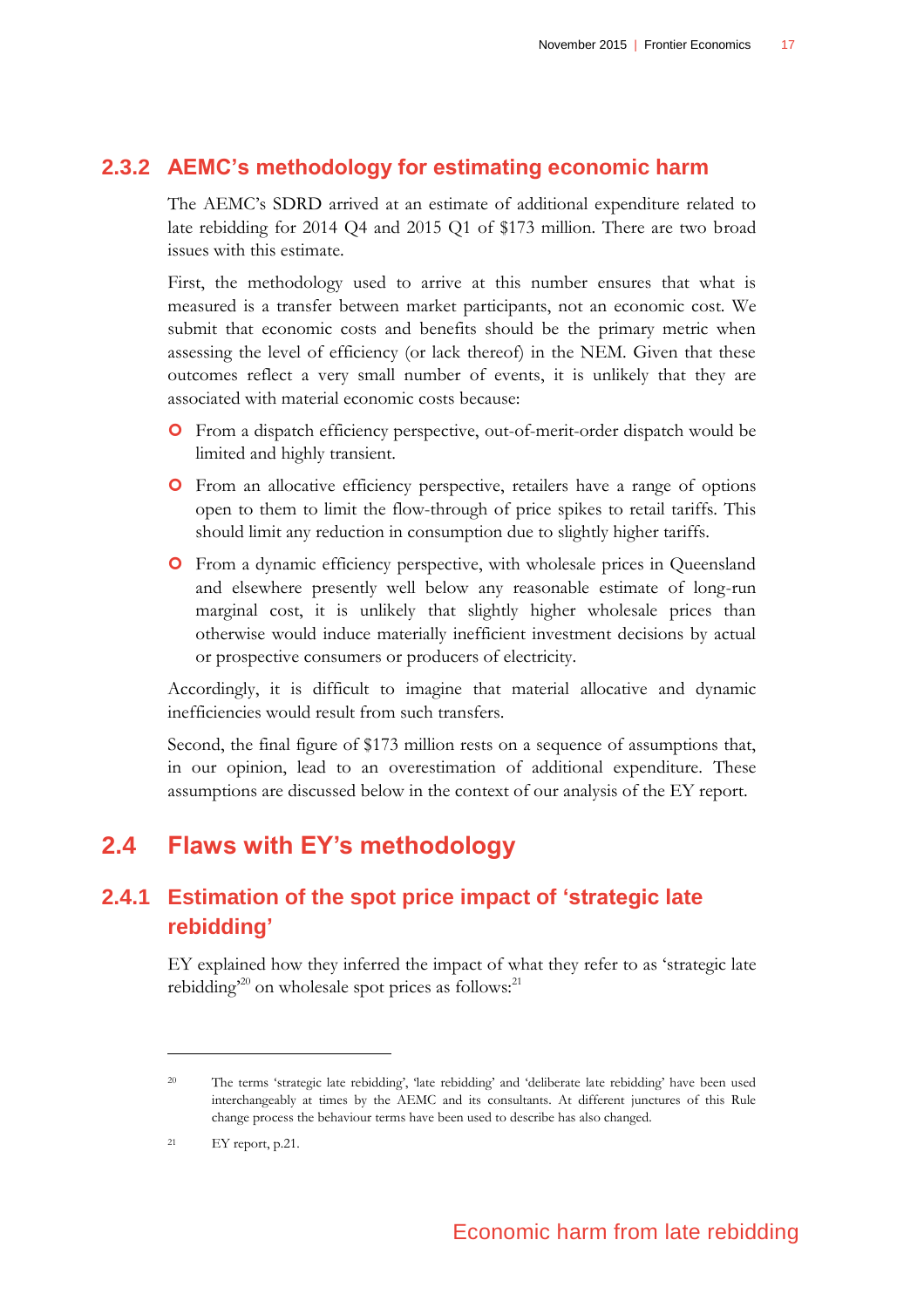[An earlier section] showed the increasing trend in recent year [sic] in Queensland of price volatility occurring late in the trading interval. Prior to 2012, a similar number of "price spikes" tended to occur in each dispatch interval of the trading interval. Since that time however, the bias towards volatility occurring during the latter part of the trading interval has increased...

[EY's first methodology (Methodology A)] is based on the assumption that the increased likelihood of price volatility in the  $5<sup>th</sup>$  and  $6<sup>th</sup>$  dispatch intervals is the result of a change in generator behaviour during the trading interval. We have therefore applied a methodology that assumes the additional price volatility that occurs in these dispatch intervals (in comparison with the level of volatility in the first four dispatch intervals) is the results of strategic late rebidding. This assumption is used to determine the reduction in price volatility that may have occurred had strategic late rebidding not occurred.

This passage highlights several problems with EY's approach to estimating the impact of what they call 'strategic late rebidding' on spot market outcomes.

First, EY's approach inappropriately assumed complete independence between DIs: EY themselves observed that price volatility in Queensland had mainly *shifted* between DIs in recent years rather than *increased* overall. Yet despite this finding, EY considered it was appropriate to adopt an estimation methodology that assumed any reduction in volatility during the fifth and sixth DIs could and would not simply revert to earlier DIs. Without a robust theory as to how or why price volatility that had shifted from earlier DIs to later DIs would not simply shift back, it is unclear what value EY's results have.

Under its second methodology (Methodology B), EY assumed that volatility in DIs five and six was 111% of that in the first four DIs.<sup>22</sup> It is not clear how this substitution rule was then applied. EY themselves raised caveats with this approach, $^{23}$  most notably that it is a static analysis that does not account for changes in bidding behaviour across the market.

Further, we noted above that neither the AEMC nor its consultants attempted to assess whether actual historical instances of rebidding close to dispatch could be attributed to genuine changes in market conditions or reflected an attempt to mislead other participants. In the absence of any evidence demonstrating that historical instances of rebidding close to dispatch have been predominantly motivated by misleading other participants, it is inappropriate to refer to EY's analysis as casting light on the impact of *strategic* late rebidding. Rather, it may be that the historical instances of rebidding close to dispatch reflected changes in market conditions or subjective expectations about market conditions.

Even if we were to assume (consistent with the intent behind the AEMC's determination) that actual rebidding close to dispatch reflects a mix of changes in

<sup>22</sup> EY report, Table 16.

<sup>23</sup> EY report, p.22.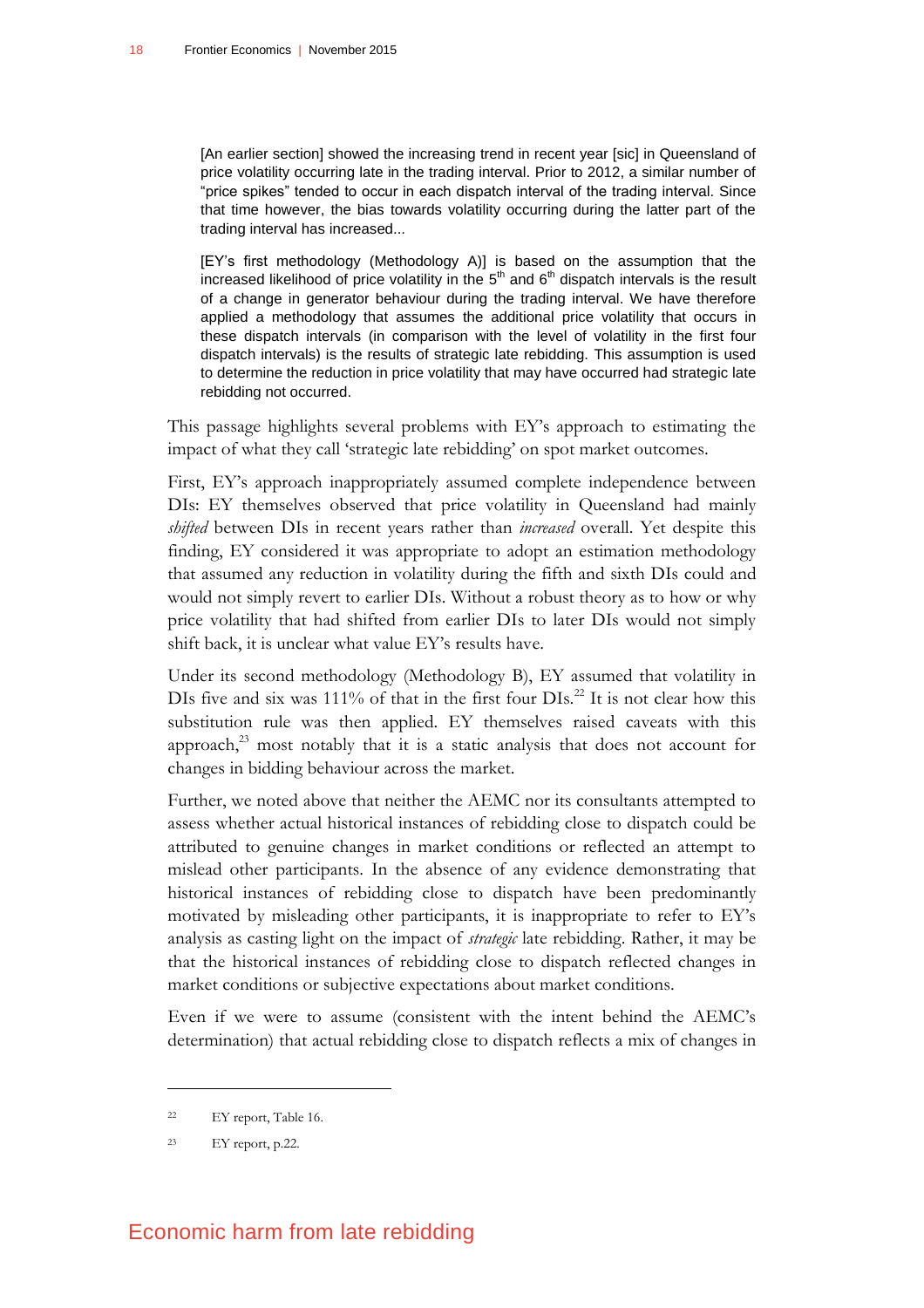market conditions and strategic behaviour, the estimated impact of strategic late rebidding on spot prices would be correspondingly less than estimated by EY.

In this context, we note and agree with EY's comment that it is the *cumulative* incidence of pool price spikes over a significant period of time (such as a quarter) that affects contract prices, not the incidence over a short period (such as a week): 24

There is relatively limited evidence that the market expectation of price volatility is sensitive to price volatility in the short term (e.g. less than a week). Rather, the cumulative impact of price volatility over longer periods, such as during the quarter, is likely to be a factor that influences the market's expectations of future volatility and therefore contract prices.

An implication of this finding is that if observed spot price volatility was only partly due to strategic late rebidding, it may be that, on its own, price volatility due to strategic late rebidding would not be sufficient to materially affect contract prices, because that part (if it existed) may have been too short in duration.

### **2.4.2 Non-ASX trade**

The AEMC's final figure of \$173 million grosses up EY's estimate of \$103.8 million for ASX trade, assuming ASX trade represents only 60% of the total contract market. In our view, this has the potential to overestimate total expenditure.

### **2.4.3 Selection bias**

The estimate is based on the sum of 2014 Q4 and 2015 Q1. This is the only period considered in which two consecutive quarters result in a material impact. Had the previous 2013/14 summer been chosen, only 2014 Q1 would have been included and the ASX impact would have been \$38.4 million. Grossing this up to estimate total trade in the manner undertaken by the AEMC would yield \$64 million. This is less than half of the numbers quoted in the SDRD.

### **2.4.4 Expenditure only**

The \$173 million figure is an estimate of additional expenditure and is primarily a transfer between market participants, not an economic cost. However, there are likely to be material costs to the implementing the SDRD, some which may be true economic costs and some which may be transfers. These fall into two broad categories:

**Direct costs.** Primarily compliance and any other costs associated with implementing the new rules.

<sup>24</sup> EY report, p.21.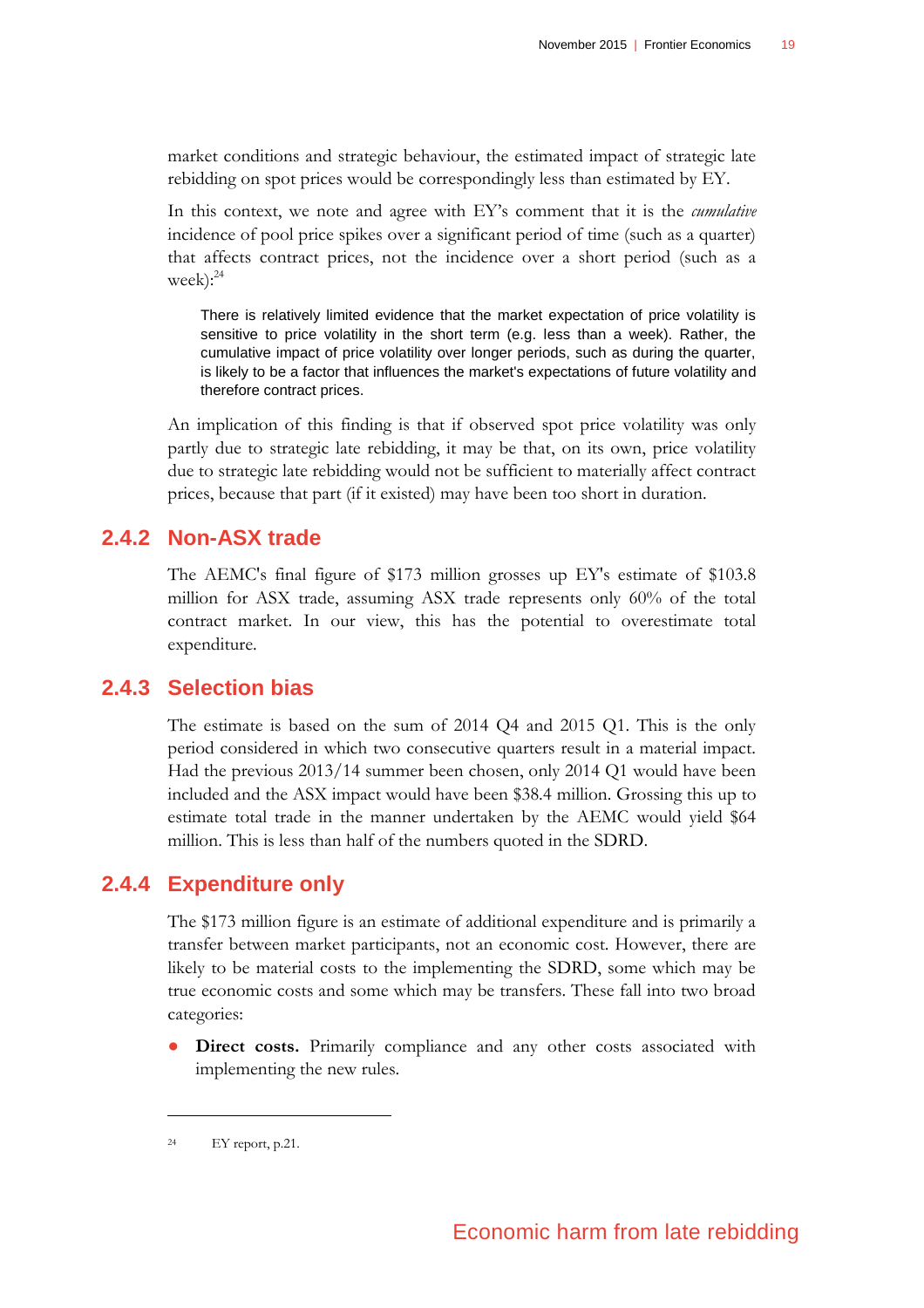**Indirect costs.** To the extent that the revised rules reduce efficient rebidding and/or result in inefficiencies via reductions in the veracity of price dispatch forecasts these could impose economic costs.

### **2.5 Summary**

<span id="page-25-0"></span>There are a number of areas where the justification for the economic harm estimates cited in the SDRD and its supporting analysis appears to misrepresent the nature of the problem, presents transfers as economic costs and is likely to materially overestimate additional expenditure associated with 'deliberate late rebidding'.

Had the AEMC focused on the 2013/14 summer as opposed to the 2014/15 period, estimated additional expenditure would more than halve.

More generally, as noted above, in the absence of a clear framework for distinguishing between 'deliberate late rebidding' and bidding close to dispatch more generally, any claims regarding economic harm from deliberate late rebidding have to be considered speculative.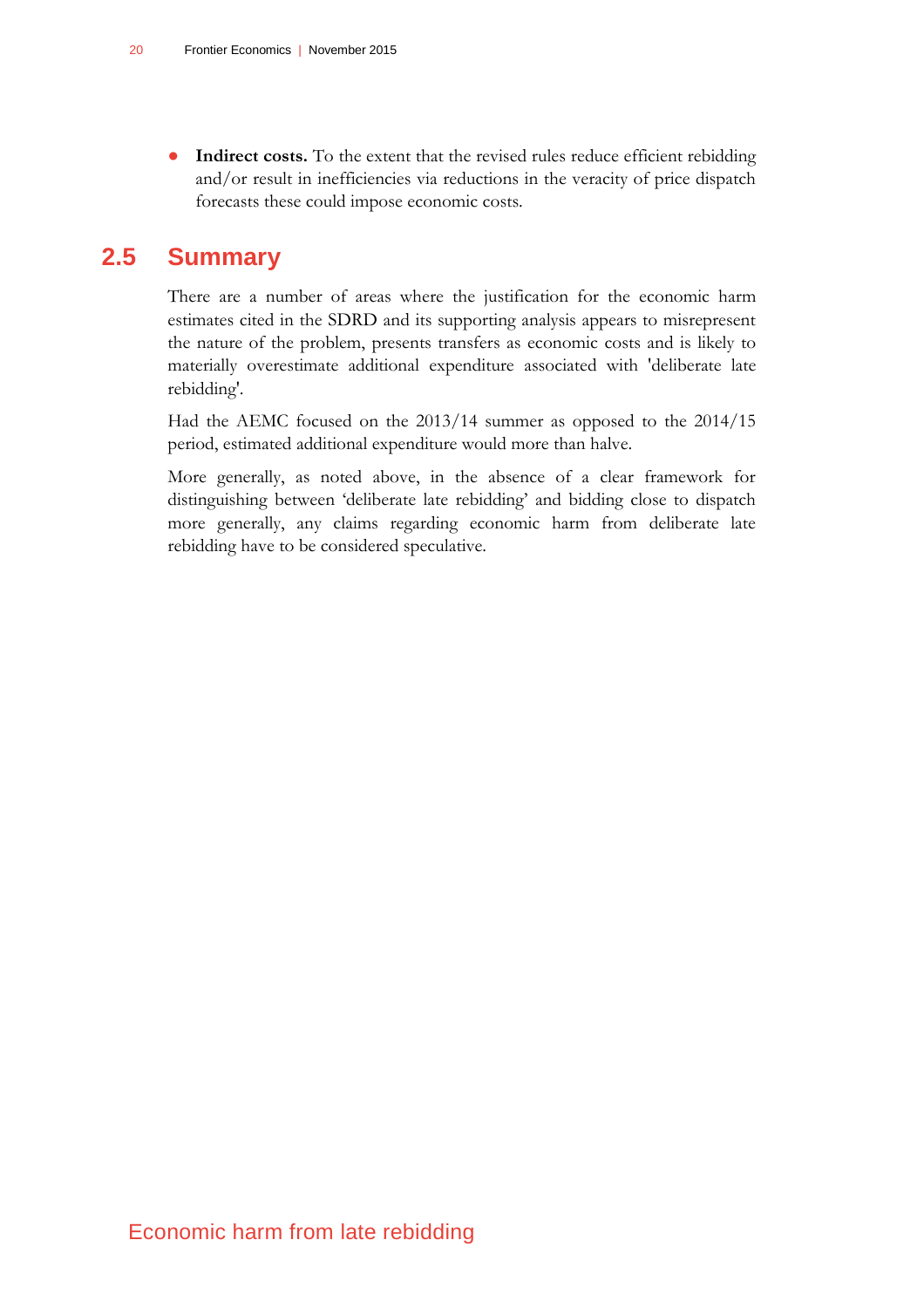# **3 Economic efficiency and NEO implications**

<span id="page-26-0"></span>This section provides our assessment of the economic efficiency implications of the AEMC's proposed draft Rule and our view as to whether it is likely to promote the NEO.

Our approach to assessing the draft Rule involves considering:

- The rationale for the draft Rule: What is the perceived problem the draft Rule change is designed to address?
- The key obligations imposed on participants under the draft Rule: Does the draft Rule clearly reflect the AEMC's intent as expressed in the SDRD and are the obligations created by the draft Rule workable and logical?
- The likely effect of the draft Rule: How would the draft Rule influence participant behaviour and would this affect NEM outcomes in a way consistent with the NEO?

### **3.1 Rationale for the draft Rule**

<span id="page-26-1"></span>As discussed above, the ultimate problem the AEMC perceives as arising under the current market design is the economic inefficiency that is said to result from deliberately late generator rebidding behaviour. Leaving aside the question of whether this inefficiency actually arises and its magnitude, we understand that the AEMC believes the inefficiency would not arise if deliberately late rebidding did not occur.

Under the existing clause 3.8.22 of the NER, generators are free to rebid at any time up to the relevant dispatch interval. Any rebid must be accompanied by:

- "a brief, verifiable and specific reason for the rebid" and
- a note of the time the event or occurrence adduced as the reason for the rebid occurred.

The NER also obliges rebidding participants to make any bids or rebids in good faith, meaning that at the time the bid or rebid is made, the participant had a genuine intention to honour that bid or rebid if the material circumstances on which it was based remained unchanged (clause 3.8.22A). The NER allows that the participant's intention can be inferred from the surrounding circumstances.

The AEMC's concerns about deliberate late rebidding can be identified more clearly by using the stylised timeline used in the SDRD (see [Figure 7\)](#page-27-0). The timelines shows the following events:

- Generator makes an initial bid  $(A)$
- Change in circumstances occurs (B)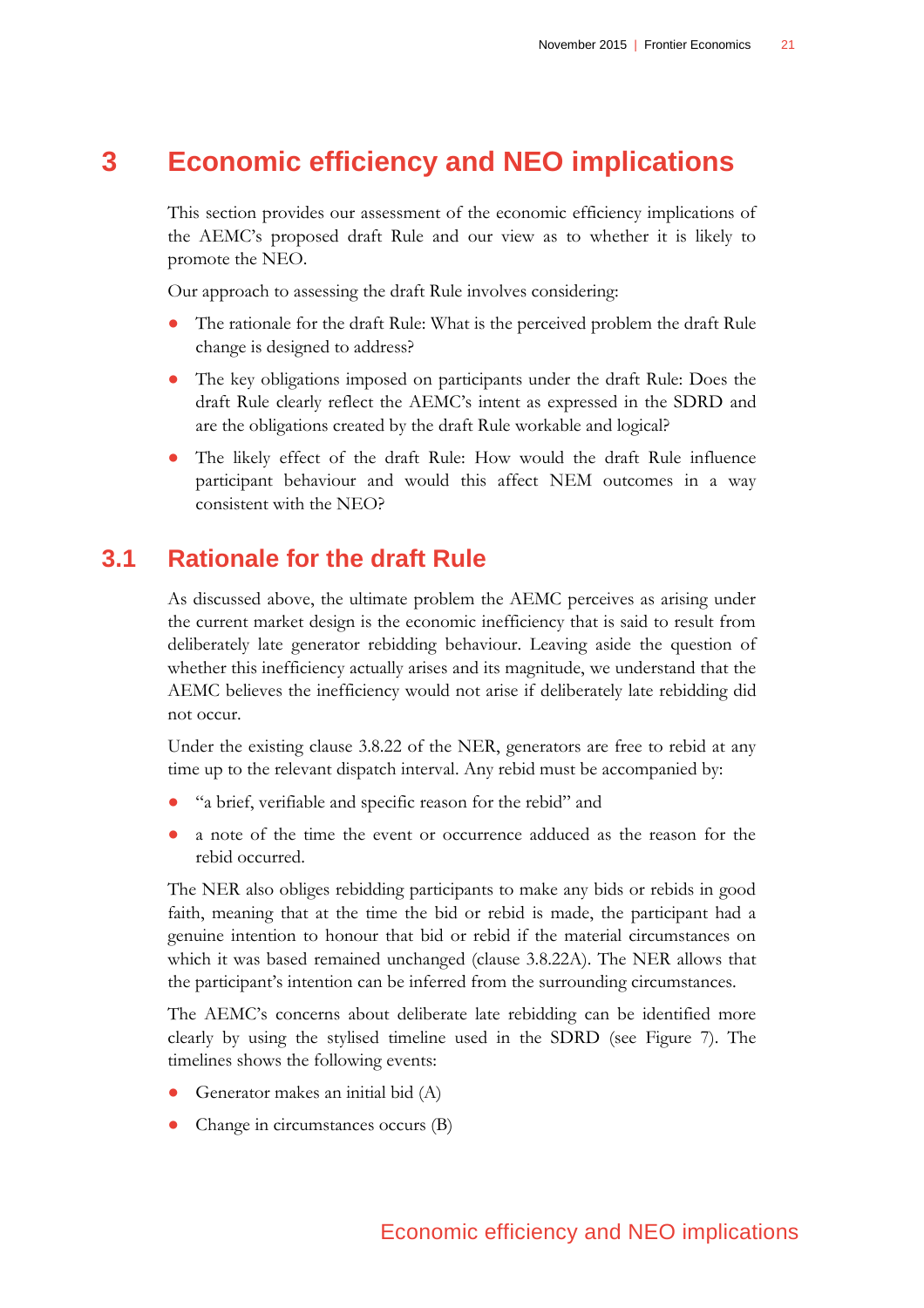- Change in generator's bidding intentions occurs  $(C)$
- Generator rebids (D)
- Dispatch occurs  $(E)$

<span id="page-27-0"></span>Figure 7: When does a dispatch offer become misleading?





The AEMC commented that between the change in the generator's bidding intentions (C) and the time it rebids (D), the generator's initial bid becomes misleading as it no longer reflects the generator's true intentions for dispatch.<sup>25</sup>

While the change in circumstances referred to in (B) may include events such as a transmission line or plant outage, the AEMC noted that it could also include a trader's subjective expectations not being met:<sup>26</sup>

The Commission does not consider that the [South Australian Minister's] proposed rule to limit the reasons for a rebid to objectively observable changes in conditions and circumstances would benefit the market in the long term interests of consumers. The exclusion of participants' subjective expectations as a reason for a rebid may have the effect of restricting efficient price discovery.

The AEMC went as far as to say: $27$ 

...it is not the change in market conditions that triggers generators to adjust their position but rather the change in their expectations. While a change in the environment that is readily observable and objective may trigger a change in expectations, it could also occur in the absence of such a change.

 $\overline{a}$ 

- <sup>26</sup> SDRD, p.41.
- <sup>27</sup> SDRD p.41.

Economic efficiency and NEO implications

<sup>25</sup> SDRD, p.33.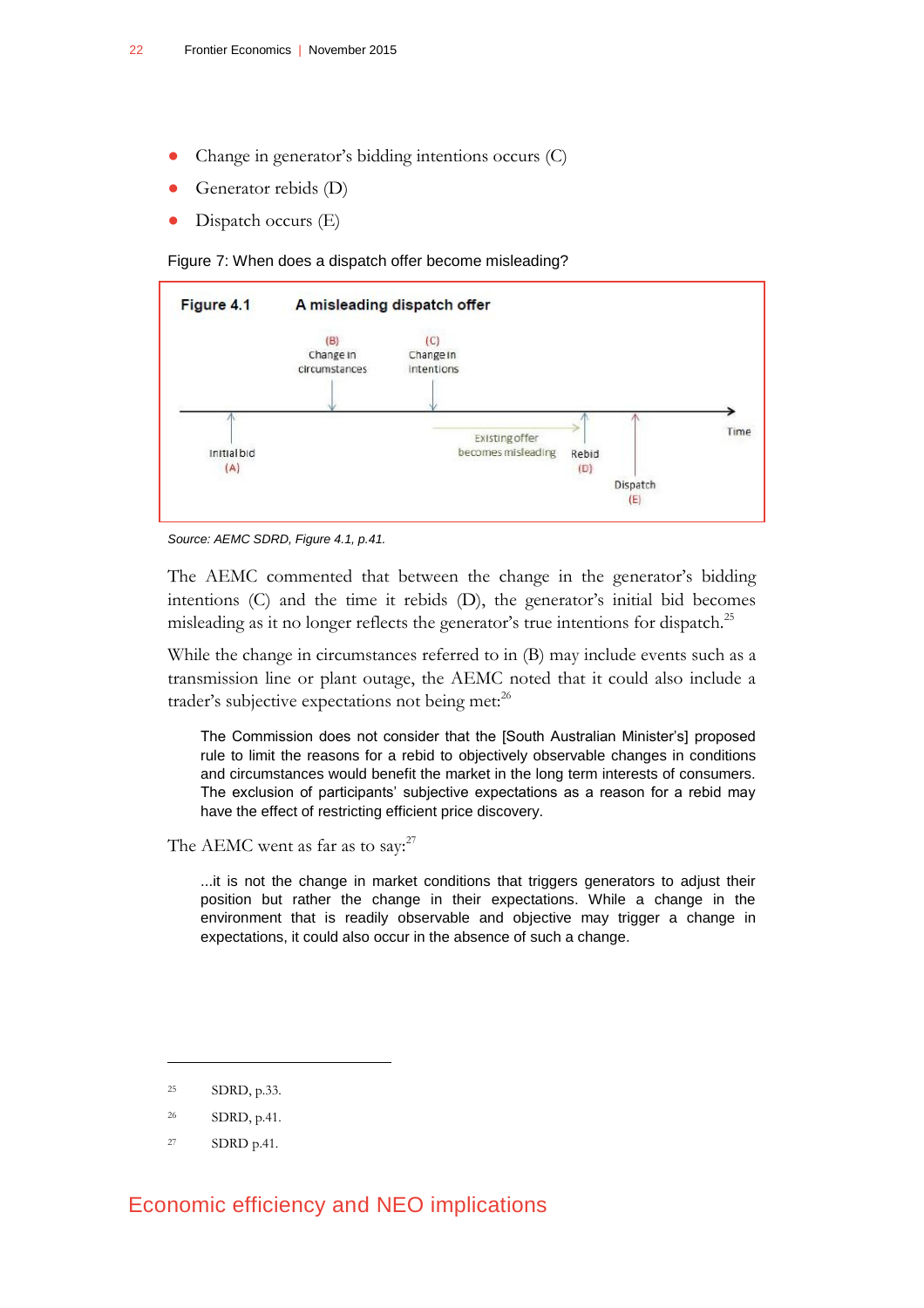### **3.2 Key obligations under the draft Rule**

<span id="page-28-0"></span>This section begins by summarising how we interpret the operation of the draft Rule, drawing heavily on the explanation offered by the AEMC. It then proceeds to highlight aspects of the draft Rule that are unclear or appear to contradict the stated intent of the draft Rule as expressed by the AEMC in its SDRD.

#### **3.2.1 Intended operation of the draft Rule**

The AEMC's proposed draft Rule comprises three key elements, which we have summarised and interpreted as follows:

- **An obligation on participants to not make bids or rebids that are false, misleading or likely to mislead,** having regard to a revised market design principle (which stresses the importance of transparency and timeliness of market information). The obligation is breached where the participant does not have:
	- a genuine intention to honour the bid or rebid or
	- a reasonable basis to make the bid or rebid.

either of which may be inferred from the surrounding circumstances.

In addition, each bid (or rebid) by a participant is deemed to represent to others that the bid will not be changed unless the participant becomes aware of a change in the material conditions and circumstances upon which the bid is made.

See: Rule 3.8.22A(a)-(c)

 **An obligation on participants to rebid as soon as practicable** after the participant becomes aware of the change in material conditions and circumstances on the basis of which is decides to vary its earlier bid, with compliance to be judged having regard to the revised market design principle and the importance of rebids being made in sufficient time to allow other participants to respond.

See: Rule 3.8.22A(d)-(e)

- **An obligation to make a contemporaneous record** of the following matters in relation to a rebid made during a 'late rebidding period' (being the period commencing 15 minutes before the relevant trading interval commences through to the end of the trading interval):
	- The material conditions and circumstances giving rise to the rebid
	- The participant's reasons for making the rebid
	- The time at which the relevant event or other occurrences occurred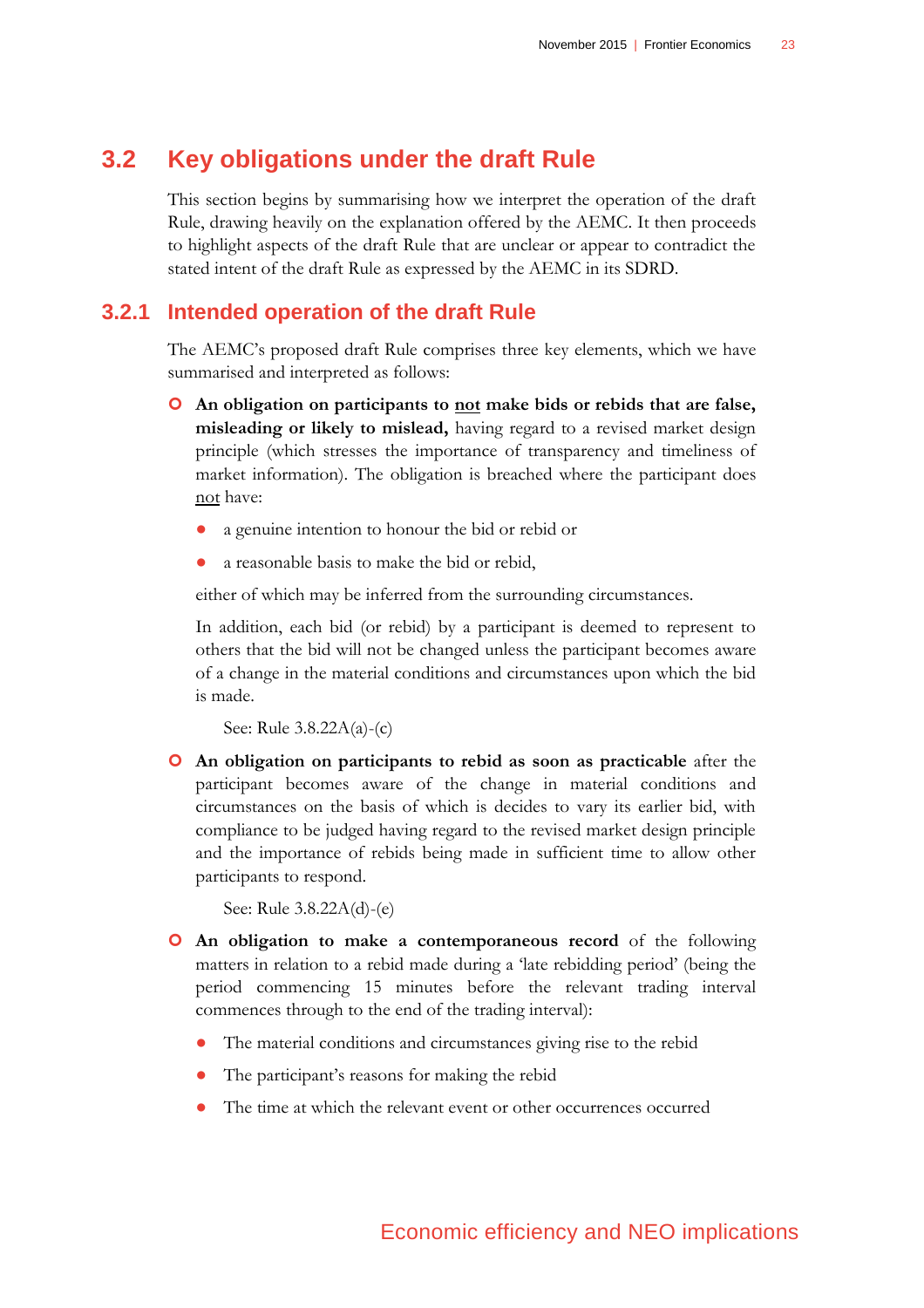The time at which the participant first became aware of the relevant event or occurrence.

See: Rule 3.8.22(ca)

### **3.2.2 Serious flaws in the draft Rule**

In our view, the wording of the draft Rule embodies a number of serious flaws. Most importantly, it appears to contradict the AEMC's intent as articulated in its SDRD. The draft Rule also creates obligations that appear ambiguous, unworkable and/or ill-advised, giving rise to a great deal of uncertainty as to how the Rule will operate in practice. In our view, it is inconsistent with good regulatory practice for these flaws to be left unresolved if the AEMC proceeds with a final Rule change.

We discuss these flaws below in what we consider to be their order of importance.

#### *As soon as practicable (clause 3.8.22A(d))*

As noted above, under the draft Rule, a participant is obliged to place any rebid 'as soon as practicable' after it:

...becomes aware of the change in material conditions and circumstances on the basis of which it decides to vary its dispatch offer or dispatch bid.

This wording is extremely unclear. It appears to suggest that the obligation to rebid arises as soon as practicable after the participant becomes aware of changes in material conditions and circumstances that result in the participant *subsequently deciding* to change its bid. This could imply that the participant is obliged to lodge a rebid before it has actually decided – on the basis of the change in circumstances – to vary its bid. If this interpretation was correct, it may be impossible for a participant to comply with such an obligation. Further, it would conflict with the views of the AEMC as stated in section 4.1 of the SDRD and cited above that a generator's original offer only becomes misleading at the point in time – after any relevant change in circumstances – when the generator actually changes its intentions and decides to rebid.

If the draft Rule is to reflect the AEMC's stated intention, the wording of draft clause 3.8.22A(d) ought to be changed to clarify that the obligation to rebid arises after the participant has decided – on the basis of the relevant change in material conditions or circumstances – to rebid.

#### Economic efficiency and NEO implications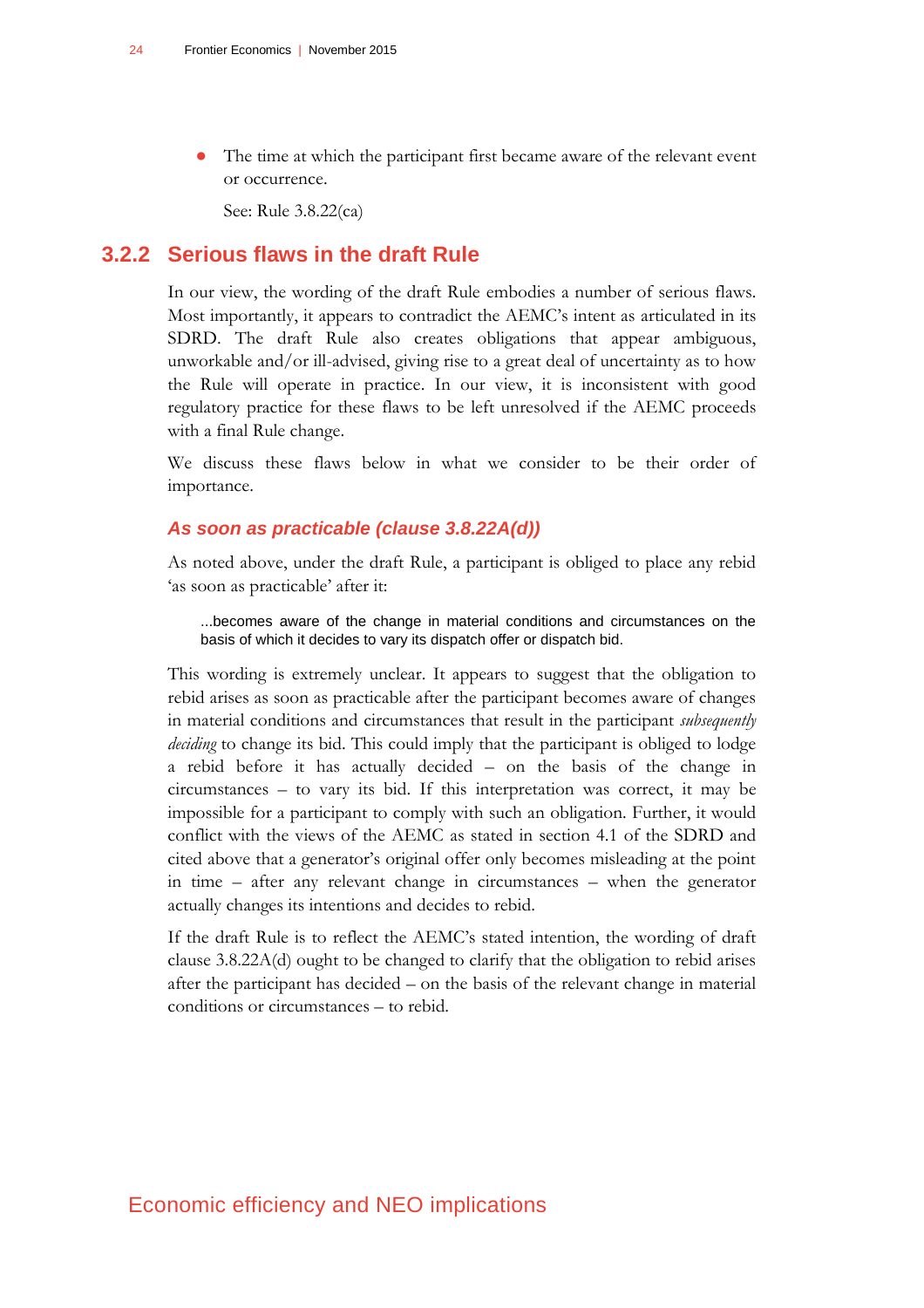#### *Court must have regard (clause 3.8.22A(e) and (b1))*

In determining whether a participant has complied with clause 3.8.22A(d) in making a rebid as soon as practicable, clause 3.8.22A(e) of the draft Rule requires a court to have regard to two key matters:

- A new more expansive transparency limb of the market design principle in clause  $3.1.4(a)(2)$  and
- The importance of rebids being made in sufficient time to allow other participants to respond to the rebid before the commencement of the relevant trading interval or a dispatch interval within that trading interval.

It is not clear what relevance these two matters have to the practicability of a participant rebidding within a certain timeframe. The term 'practicable' is an adjective meaning "capable of being done; feasible". It necessarily and exclusively refers to the circumstances faced by the participant – for example, matters such as the need to comply with the new contemporaneous record-keeping obligation contained in the proposed draft clause 3.8.22(ca) and the normal internal approval processes of the participant. In our view, it is inappropriate to insert wider market objectives into a consideration of whether it is practicable for a participant to take some action within a certain period of time. It appears to reflect an invitation by the AEMC to a court to decide that a participant did not rebid 'as soon as practicable' because even though the participant rebid as soon as it realistically could, the participant somehow failed to rebid even sooner in light of the wider market objectives of transparency, competitiveness and efficiency.

As an analogy, consider a situation where a car driver is obliged to brake 'as soon as practicable' if faced with any obstacle on the road. Such an obligation would imply that the driver should brake as soon as he or she realistically could, regardless of the nature of the obstacle. The time permitted for a driver to brake 'as soon as practicable' would not vary according to whether the obstacle was a human being or an empty cardboard box. However, what was 'as soon as practicable' would vary according to whether the driver was young and fit with good eyesight or old and infirm with poor eyesight; because these characteristics affect the ability of the individual who is subject to the obligation to engage his or her car's brakes. Therefore, we submit that parts (1) and (2) of clause 3.8.22A(e) (and the words leading into them) ought to be removed.

Similarly, in determining whether a participant's bid is false or misleading under clause 3.8.22A(a), clause 3.8.22A(b1) of the draft Rule requires a court to have regard to the new more expansive transparency limb of the market design principle in clause  $3.1.4(a)(2)$ . However, it is difficult to see how the value of high transparency as a means to greater market efficiency is relevant to a consideration of whether certain conduct is false or misleading – conduct is either false or misleading, or it is not, irrespective of the wider utility of truthful conduct.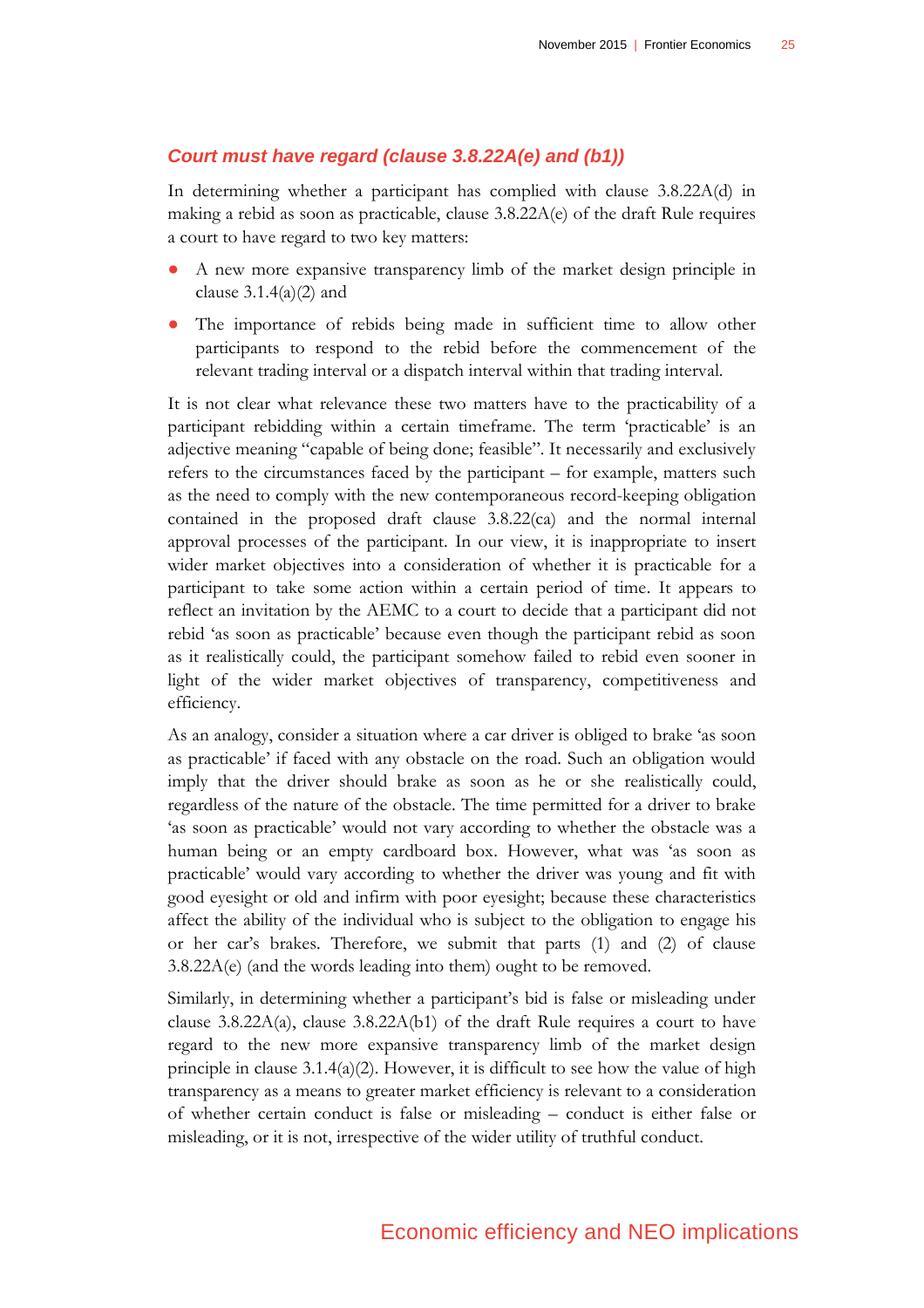To take another analogy, whether an accountant falsely claims a sick leave day from his employer:

- on the last day of the financial year, when the tasks he would ordinarily perform would have a very high value or
- the second of January, when the tasks he would ordinarily perform would be of low value,

is irrelevant to whether the sick leave was falsely taken.

For this reason, clause 3.8.22A(b1) should be deleted.

#### *No reasonable basis to make (clause 3.8.22A(b))*

As well as changing the present good faith obligation in the NER to a 'no false or misleading bid' obligation, the draft Rule deems a participant's bid to be false or misleading if the participant 'does not have a reasonable basis' for making the representation implied in the bid. This goes beyond the current requirement that a participant's bid must represent its honest intention to honour the bid if material circumstances do not change. What is a reasonable basis upon which to make a representation is to depend on the circumstances. In the SDRD, the AEMC gave the following example of how this requirement could work in practice: 28

One example of behaviour that could be covered by relying only on the "reasonable basis to represent" limb is a situation where it is not able to be proven that the generator had the actual intent not to honour its offer, but the AER alleges that there was a consistent pattern of the generator making a low initial offer but then rebidding volume to higher price bands in the last dispatch interval of a trading interval, without any obvious change in "material conditions and circumstances". This could provide an indication that there was a lack of a reasonable basis to represent that the offer, bid or rebid would not be changed unless in response to a change in material conditions and circumstances. This clause should therefore give the AER greater ability to bring an enforcement action where such behaviour is observed.

If the example above is correct, we submit that the AEMC's proposed draft Rule inappropriately prioritises the ease of the AER taking enforcement action over good regulatory practice and natural justice to rebidding participants. We note that the AEMC explained that the proposed provision was analogous to the treatment of statements of future matters under section 4(1) of the Australian Consumer Law (ACL) where: $29$ 

...a representor's statement as to its own future actions is taken to have been made upon reasonable grounds if, at the time of making the statement, the representor intended to, and objectively had the capacity to, perform the future act.

 $\overline{a}$ 

### Economic efficiency and NEO implications

<sup>28</sup> SDRD, p.46.

<sup>29</sup> SDRD, p.50.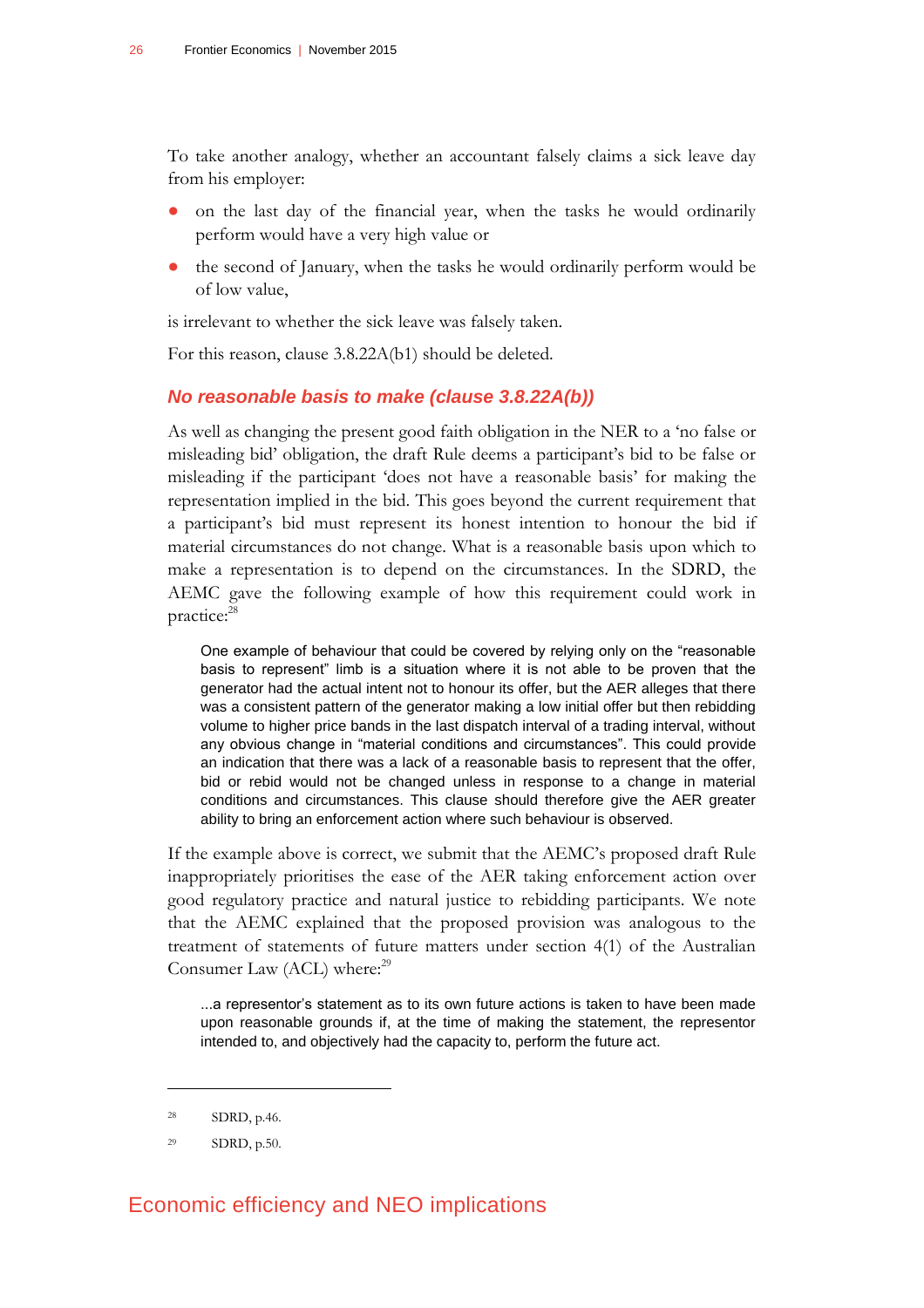The key element in the reasonable grounds limb in section 4(1) of the ACL is that apart from having an intention to honour its representation, the representor objectively *had the capacity to perform* the future act. For example, a representor would not have a reasonable basis to make a representation that it would provide customers with a choice of refund or replacement of a widget if the widget was no longer in production and was out of stock. Effectively, the lack of a reasonable basis for the representation becomes a means of avoiding the difficulty of proving the lack of an honest intention in cases where that *intention could not reasonably have been held* by the representor.

This is fundamentally different to the Commission's suggestion. Effectively, the proposal deems a participant's bid false or misleading not because the participant did not honestly intend to honour the bid, or because the participant lacked the capacity to follow-through with the earlier bid, but because a third party (the AER or a court) did not think (after the fact) that the participant's bid was *likely* to remain unchanged based on an ex post review of circumstantial evidence.

Consider an example of a plumber who changed the time of an appointment a few times with a householder but now promises to attend the next appointment. The householder may consider that based on his observed behaviour the plumber does not honestly intend to keep the appointment or is unlikely to fulfil his promise, but it cannot be said that the plumber lacks the capacity to attend the appointment. Likewise, to impugn an earlier bid as false or misleading (and to sanction it as such) after the fact of the bid's alteration even though the participant honestly intended to fulfil the earlier bid and had the ability to do so is an excessively harsh and capricious means of easing the AER's enforcement burden. It is arguably a denial of natural justice and a violation of good regulatory practice. If the draft Rule proceeds, it should be limited to allowing the AER or a court to infer – if it justifiably can – a participant's lack of an honest intention from surrounding circumstances rather than inferring a lack of 'reasonable basis' to make the earlier bid.

Alternatively, if lack of reasonable basis is to remain in the draft Rule, it should be defined in a manner consistent with the ACL provision cited by the Commission. That is, it should explicitly refer to circumstances where the participant lacked the capacity to comply with the bid. For example, it could apply where the participant's plant was unavailable. Of course, such bidding behaviour is already proscribed under the NER 4.9.8(b).

#### *Contemporaneous record (clause 3.8.22(ca))*

The final issue we have with the drafting of the proposed Rule relates to the matters that a participant making a rebid in a late rebidding period must record. These are summarised as follows:

The material conditions and circumstances giving rise to the rebid (i)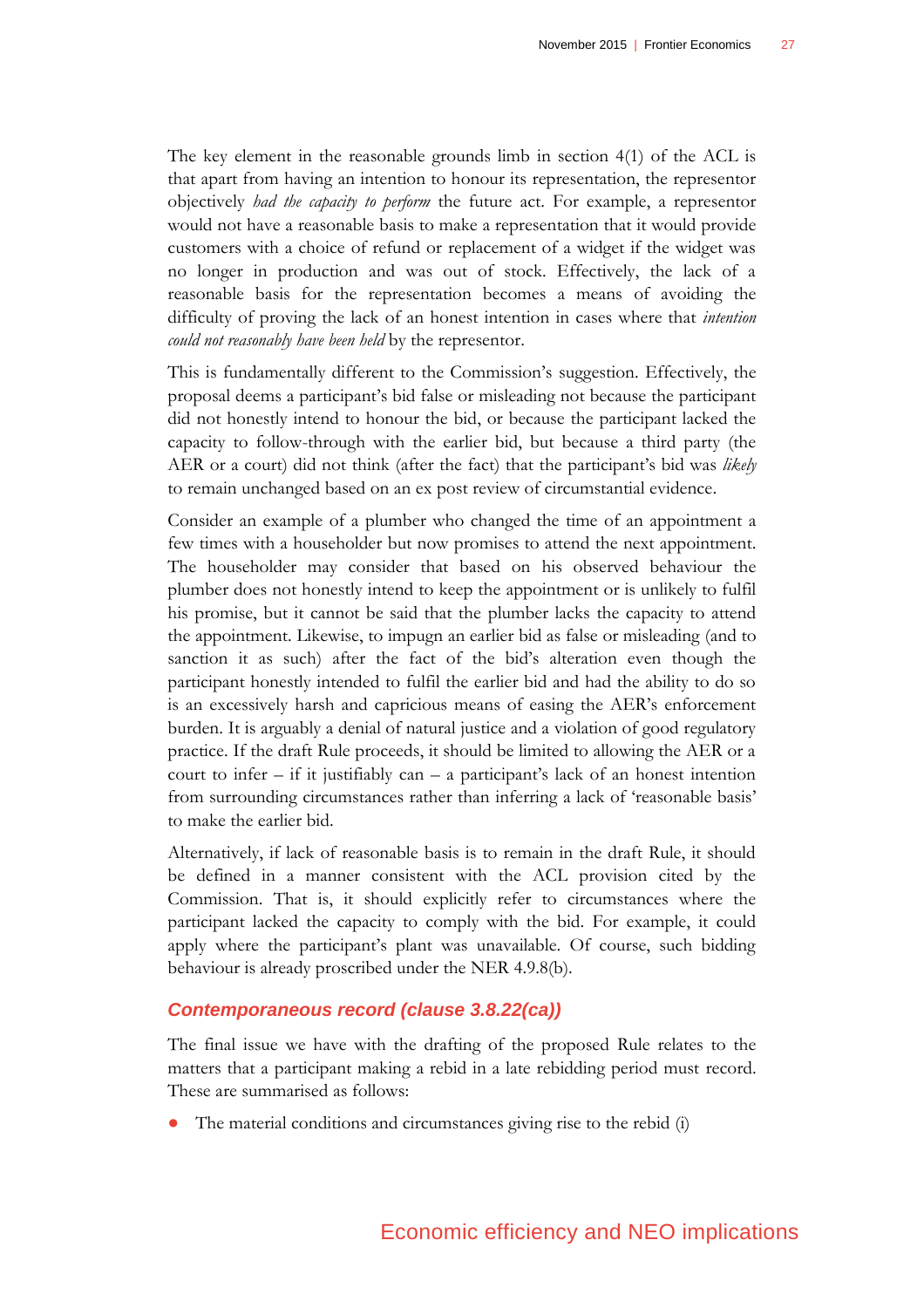- The participant's reasons for making the rebid (ii)
- The time at which the relevant occurrence occurred (iii)
- The time at which the participant first became aware of the relevant events or other occurrence (iv)

The current proposed Rule affirms our concern raised in relation to draft clause 3.8.22A(d) that contrary to the AEMC's expressed view in the SDRD, the draft Rule obligation to rebid arises:

when the participant becomes aware of changes in material conditions and circumstances that result in it *subsequently deciding* to change its bid,

rather than

• when the participant actually decides – on the basis of the change in circumstances – to change its bid.

As noted above, such an interpretation could make it impossible for a participant to comply with the obligation.

We suggest that if the AEMC decides to proceed with the draft Rule, parts (3) and (4) of clause 3.8.22(ca) should be removed and a new (3) be inserted that refers simply to the time the participant decided to make the rebid.

### <span id="page-33-0"></span>**3.3 Likely effect of the draft Rule**

The purpose of the AEMC's proposed draft Rule is ostensibly to encourage generators to make any rebids they wish to make as soon as practicable after identifying a reason to do so, in order to maximise opportunities for other participants to respond and promote efficiency. Such responses could include rebidding of in-service capacity to lower price bands, additional supply from faststart gas turbine or hydro plant or demand-side response from customers directly or via aggregators or other energy service businesses.

However, it also appears that – despite refraining from limiting participants' permissible reasons for rebidding – by seeking to oblige participants to rebid earlier than at present, the draft Rule is intended to deter participants from rebidding in such a way as to raise spot prices. In other words, by imposing this Rule, the AEMC appears to be indirectly seeking to reduce the incidence of rebidding by participants that it considers undesirable. To the extent this is the case, it stands in stark contrast to the AEMC's previous and more measured approach<sup>30</sup> to the exercise of transient market power. To date, NEM policymakers have refrained from altering the market rules to address occasional instances of transient market power because the costs of attempting to proscribe

<sup>30</sup> AEMC, *Potential Generator Market Power in the NEM, Final Rule Determination*, 26 April 2013.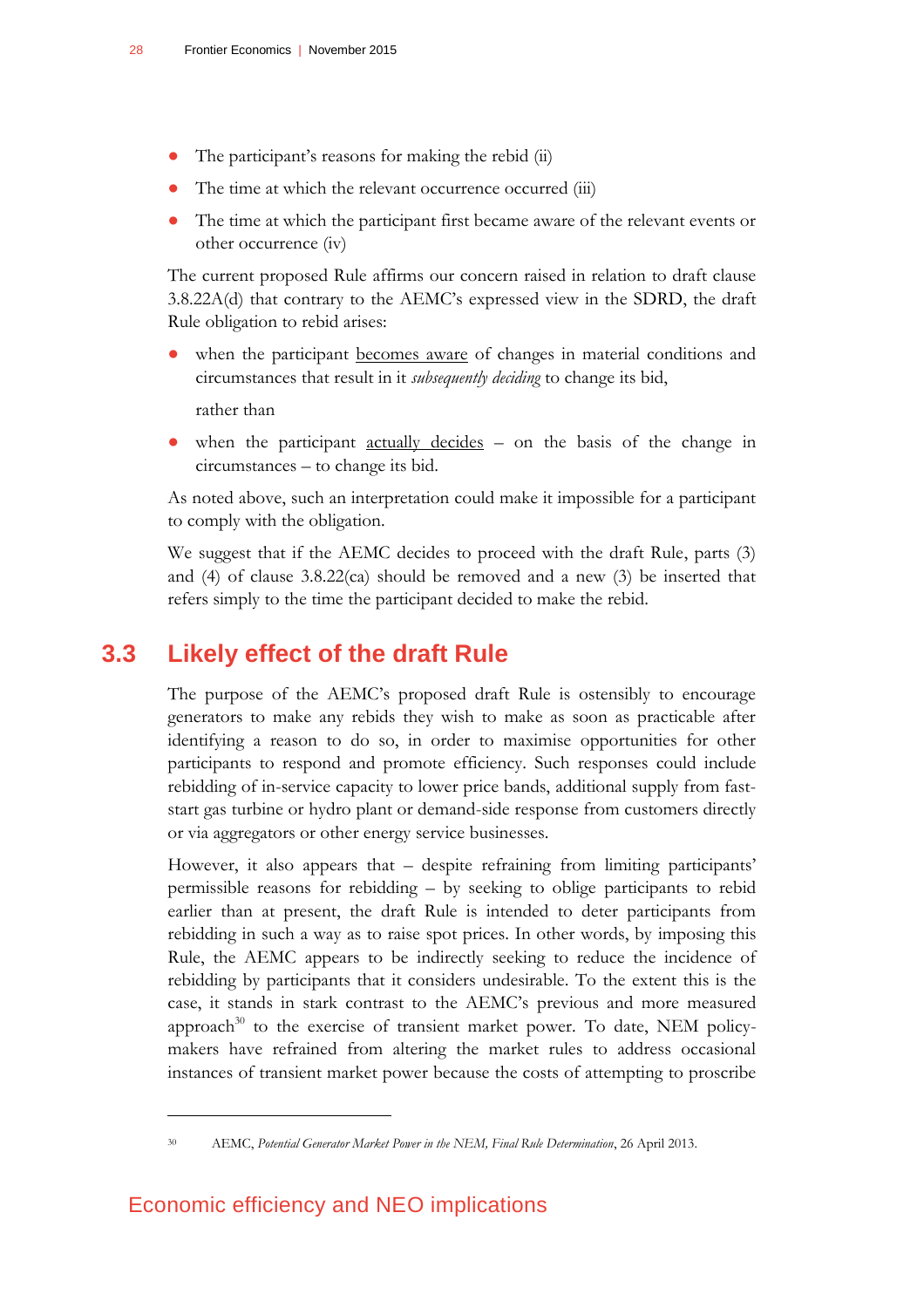such behaviours are believed to outweigh the benefits in a workably competitive market.

We submit that so-called 'deliberate late rebidding' – assuming it can be practically identified as having occurred – raises exactly the same issues as transient market power in that attempts to proscribe such behaviour will invariably impose more costs than benefits. In particular, we submit that it is unrealistic to assume that just because the AEMC hopes to achieve a certain outcome from its draft Rule, such an outcome will necessarily eventuate. Rather, we submit that depending in part on how the fundamental ambiguities discussed above are resolved, the draft Rule could give rise to a range of perverse incentives that may harm the efficiency of market outcomes. Some of these perverse incentives and inefficient effects are discussed below.

#### **3.3.1 Deter efficient late rebidding**

It is quite possible that the draft Rule could deter all late rebidding, even where rebidding close to dispatch helps to increase low-priced supply and reduce spot price outcomes. This could occur if generators fear that the AER will query why any late increase in low-priced supply did not occur earlier. In particular, generators may fear that a late increase in supply could be regarded by the AER as undermining DSM or peaking generators by encouraging such parties to incur commitment costs but then – due to the generator's late 'down' rebid – losing the opportunity to be dispatched.

Alternatively, the draft Rule could encourage earlier rebids, but with little or no effect on spot prices if in fact it is other factors like high demand, interconnector limits or plant outages that are the underlying cause of the high prices.

#### **3.3.2 Encourage 'unwieldy rebids'**

Even if our suggested change to clause 3.8.22A(d) of the draft Rule were made, it may effectively oblige rebidding participants to rebid for the remainder of any conceivable tight demand-supply balance period. Participants may not be permitted to rebid only in respect of an approaching trading interval because to do so could imply that they did not rebid as soon as practicable in respect of later trading intervals. If participants do subsequently rebid in respect of later trading intervals, they could potentially be found in breach of the NER.

For example, if a participant decides at 3:15pm to rebid in respect of the 3:30- 4pm trading interval, it may effectively be obliged to rebid in respect of all succeeding trading intervals that it may potentially later seek to rebid. If the participant, say, submitted a rebid in respect of all trading intervals from 3:30 to 6pm inclusive, but omitted to rebid in respect of a trading interval later in the evening and subsequently did rebid, it could face the accusation that it breached this obligation if the later rebid could be attributable to an earlier event that gave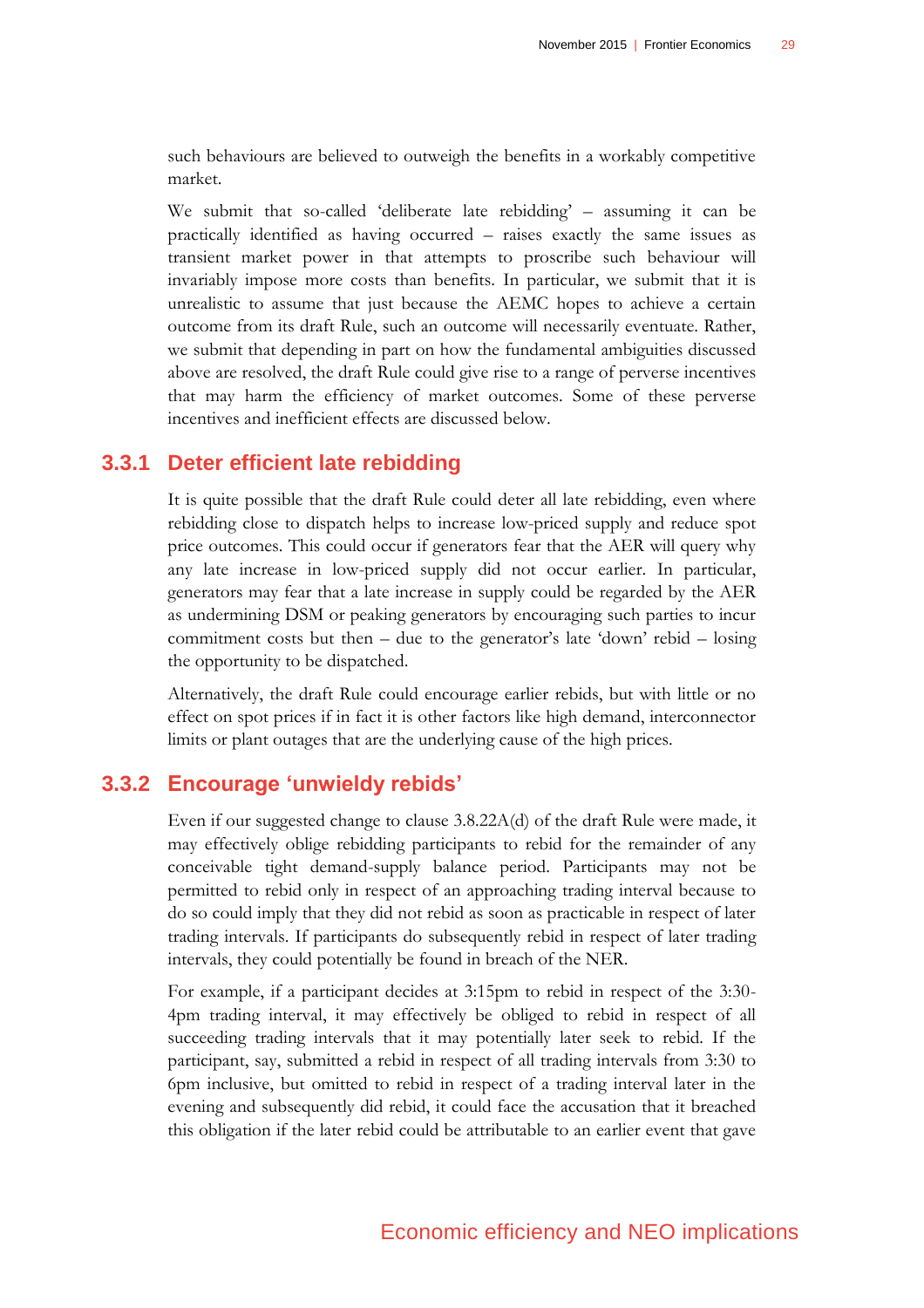rise to the earlier rebids. This could ultimately require participants to engage in unwieldy and uninformative rebids covering a large number of trading intervals whereas at present they rebid as and when necessary. Such unwieldy rebids could serve to confuse and misinform the market, by potentially increasing the volatility of pre-dispatch prices and/or reducing accuracy relative to actual outcomes, giving rise to costly generator start-ups and DSM preparation.

### **3.3.3 Administrative burden and inefficiency**

Rather than focusing on their primary role, the draft Rule may force traders to focus on contemplating and recording the timing of every change in their:

- information set, including external circumstances and subjective expectations and
- however-inchoate future intentions,

as if such changes occurred in a discrete-time rather than continuous-time manner.

Traders are likely to be advised by their firms' compliance departments to devote much more time to focusing on these matters, diverting them from bidding their plant in a manner most responsive to market conditions. This is despite the fact that until a trader's decision is effected through action (ie a rebid), it remains just one of many possible courses of action that may or may be proceeded with.

Further, it is unclear how the AER will seek to audit or otherwise police the recording by traders of such unobservable changes. We are concerned that apart from violating tenets of natural justice and good regulatory practice, the uncertainty and workload arising from how the AER may implement the draft Rule will give rise to greater cost and less responsive rebids, harming the efficiency of the NEM in contravention of the NEO.

#### **3.3.4 Little impact**

While the draft Rule is unclear, there does not appear to be any prohibition in the draft Rule against a participant deciding to rebid and actually rebidding only at the point in time when the participant considers that other parties will not be able to respond to the rebid. This is because the presumed expiry of the opportunity for any potential generation or DSM response to a generator's rebid is itself a 'change in material conditions and circumstances' that a participant may consider makes a rebid worthwhile. Generators would justifiably claim that a 'change in material conditions and circumstances' occurred close to dispatch.

Furthermore, if the draft Rule is clarified as we suggest – to reflect the AEMC's stated intentions in the SDRD – then clause 3.8.22A(d) may have little impact on market outcomes. This is because generators could justifiably claim that they did not form an intention to rebid until they actually rebid. In this context, it is not

#### Economic efficiency and NEO implications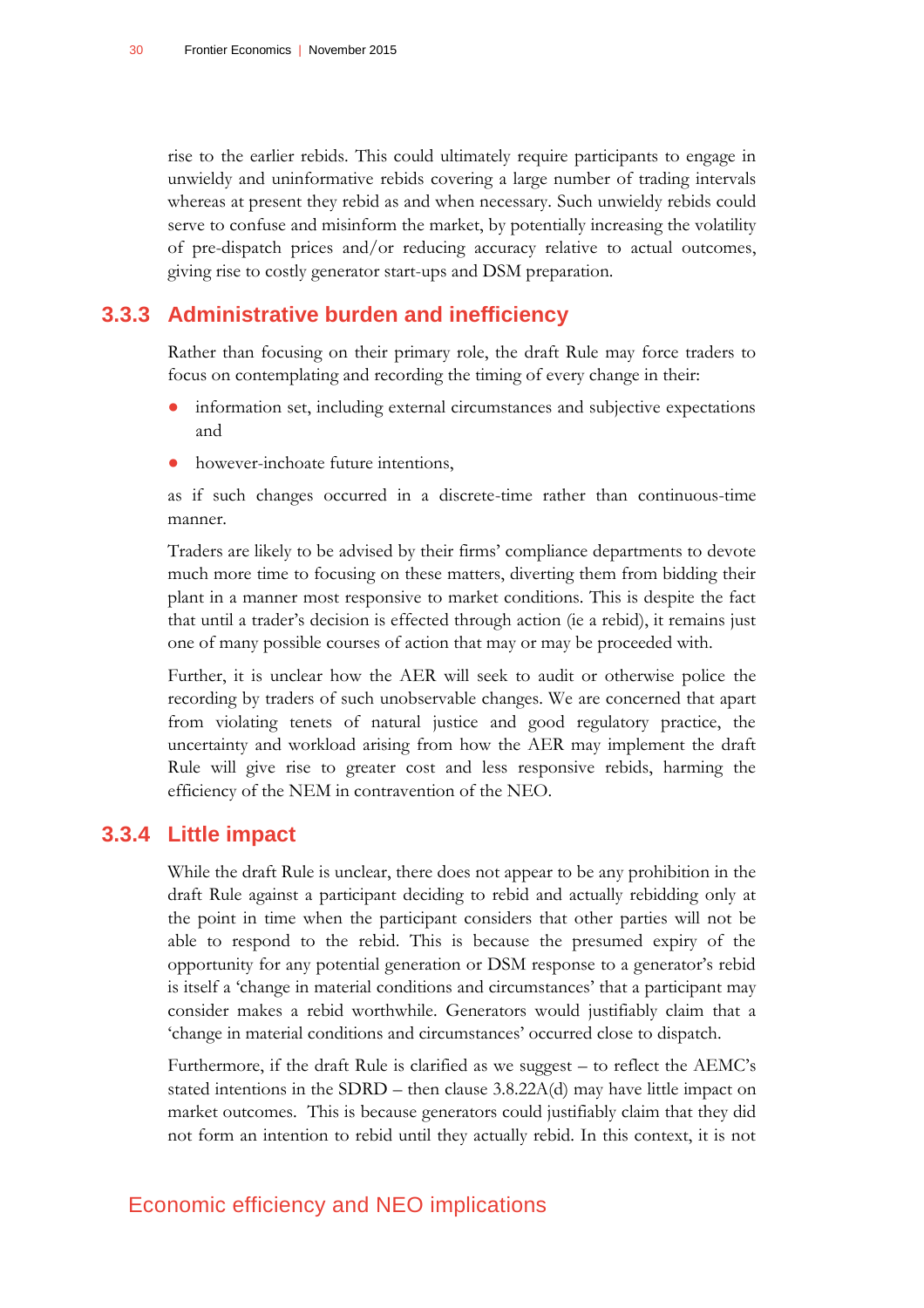<span id="page-36-0"></span>clear how the AEMC intends the AER to monitor or enforce the timing of a change in intentions.

### **3.4 Summary**

Contrary to the stated intention of the AEMC in the SDRD, the draft Rule creates obligations that appear ambiguous, unworkable and/or ill-advised, giving rise to a great deal of uncertainty as to how the Rule will operate in practice. In our view, it is inconsistent with good regulatory practice for these flaws to be left unresolved if the AEMC proceeds with a final Rule change.

Even if the flaws noted in this section are resolved, we submit that the draft Rule could give rise to a range of perverse incentives that may harm the efficiency of market outcomes.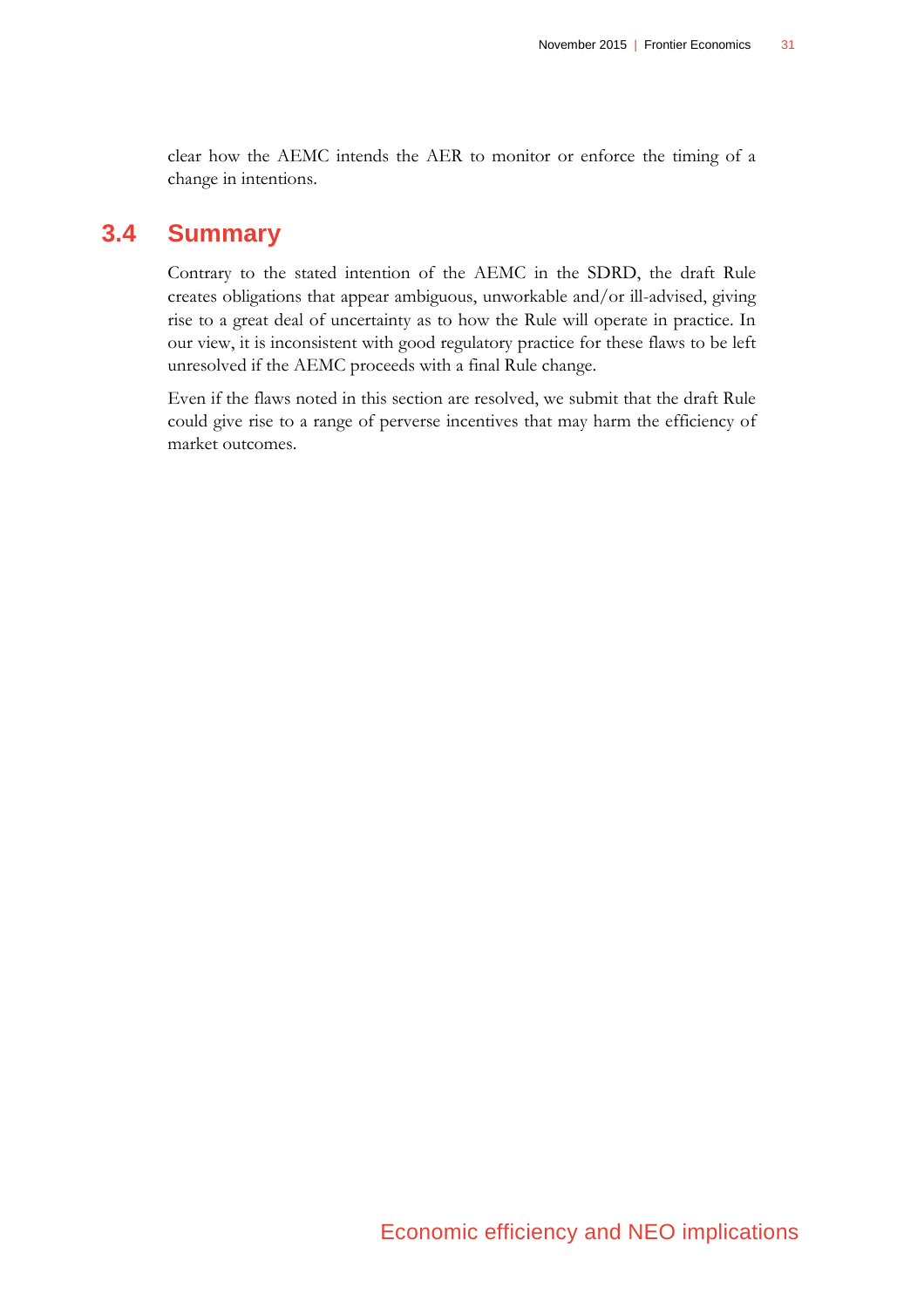## **4 Conclusion**

<span id="page-37-0"></span>The SDRD does not make a strong case for amending the NER in accordance with the draft Rule.

First, the SDRD does not clearly define the meaning of 'deliberately late rebidding' and how this differs from the rational behaviour that is expected of a market participant and that the AEMC itself appears to approve of. Likewise, the AEMC does not cite any specific examples or provide any clear evidence that misleading and undesirable rebidding close to dispatch occurs or has ever occurred in the NEM.

Further, the AEMC has also not demonstrated that what it describes as 'deliberately late rebidding' is responsible for the magnitude of economic harm it claims, because it has derived its estimates of economic harm from an analysis of all rebidding close to dispatch rather than just 'deliberately late rebidding'. This suggests that any estimates of economic harm derived by the Commission must be regarded as speculative.

A fundamental problem with the empirical estimates prepared by the AEMC's consultants is that they assume – for no clear or robust reason and despite selfdescribed evidence to the contrary – that a reduction in price volatility in late dispatch intervals would not result in an offsetting increase in price volatility in earlier dispatch intervals. The estimates also suffer from various flaws that systematically over-estimate the likely harm resulting from late rebidding and underestimate the costs of addressing it.

The AEMC's attempts to curb 'deliberate late rebidding' stand in stark contrast to its more measured approach to the exercise of transient market power. This is despite the fact that, in theory, both forms of behaviour are may be fundamentally similar and are equally difficult to prevent without imposing highly prescriptive and intrusive obligations. As with transient market power, we submit that attempts to proscribe 'deliberate late rebidding' will invariably impose more costs than benefits.

Some of the problems associated with the draft Rule stem from serious flaws with its drafting, which give rise to obligations that are unworkable or ill-advised:

- First, the draft Rule appears to impose an obligation that is impossible to comply with: The obligation on a participant to submit a rebid potentially before it has even decided to rebid. This is despite the text of the SDRD stating that it is only after a participant has decided to rebid that its earlier bid potentially becomes misleading.
- The draft Rule also inappropriately invites the AER or a court to consider wider market objectives when determining whether a participant has rebid as soon as practicable.

**Conclusion**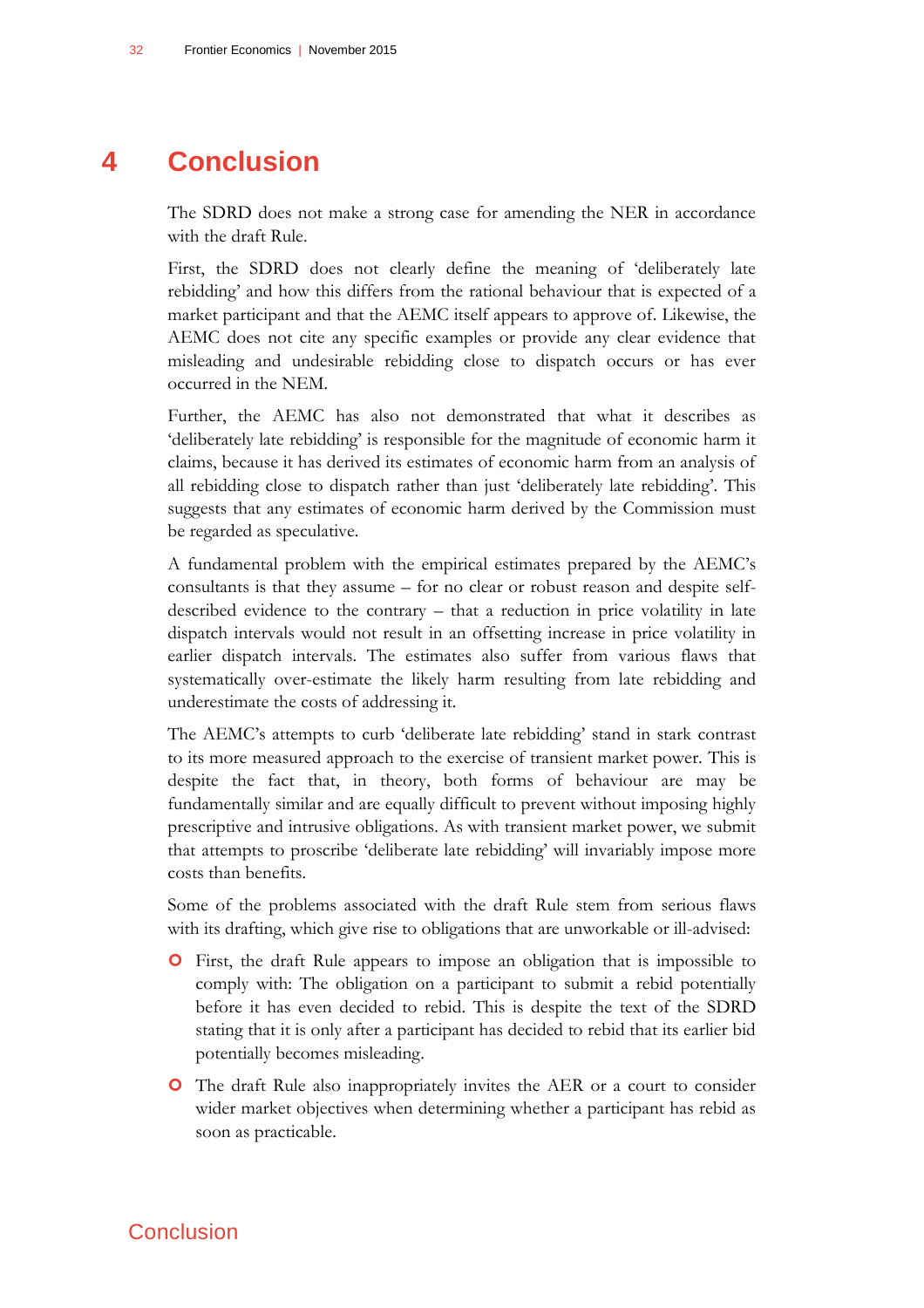- Perhaps most worryingly, the draft Rule allows the AER or a court to find a bid false or misleading even where the participant genuinely intended to honour that bid at the time it was made and had the capacity to do so.
- The new record-keeping obligations under the draft Rule reinforce our concerns regarding the impossibility of complying with the obligation to rebid as soon as practicable.

Even assuming these drafting flaws can be addressed, the draft Rule is likely – if adopted – to have a number of perverse incentives that may harm the efficiency of market outcomes. These include:

- **O** Deterring efficient late rebidding
- Encouraging unwieldy rebids which could reduce the veracity of pre-dispatch information and
- Imposing administrative burdens that are likely to undermine efficient outcomes.

Finally, if the draft Rule is amended to overcome the issues we have raised, it may have little effect on bidding behaviour despite retaining most of its costs of compliance.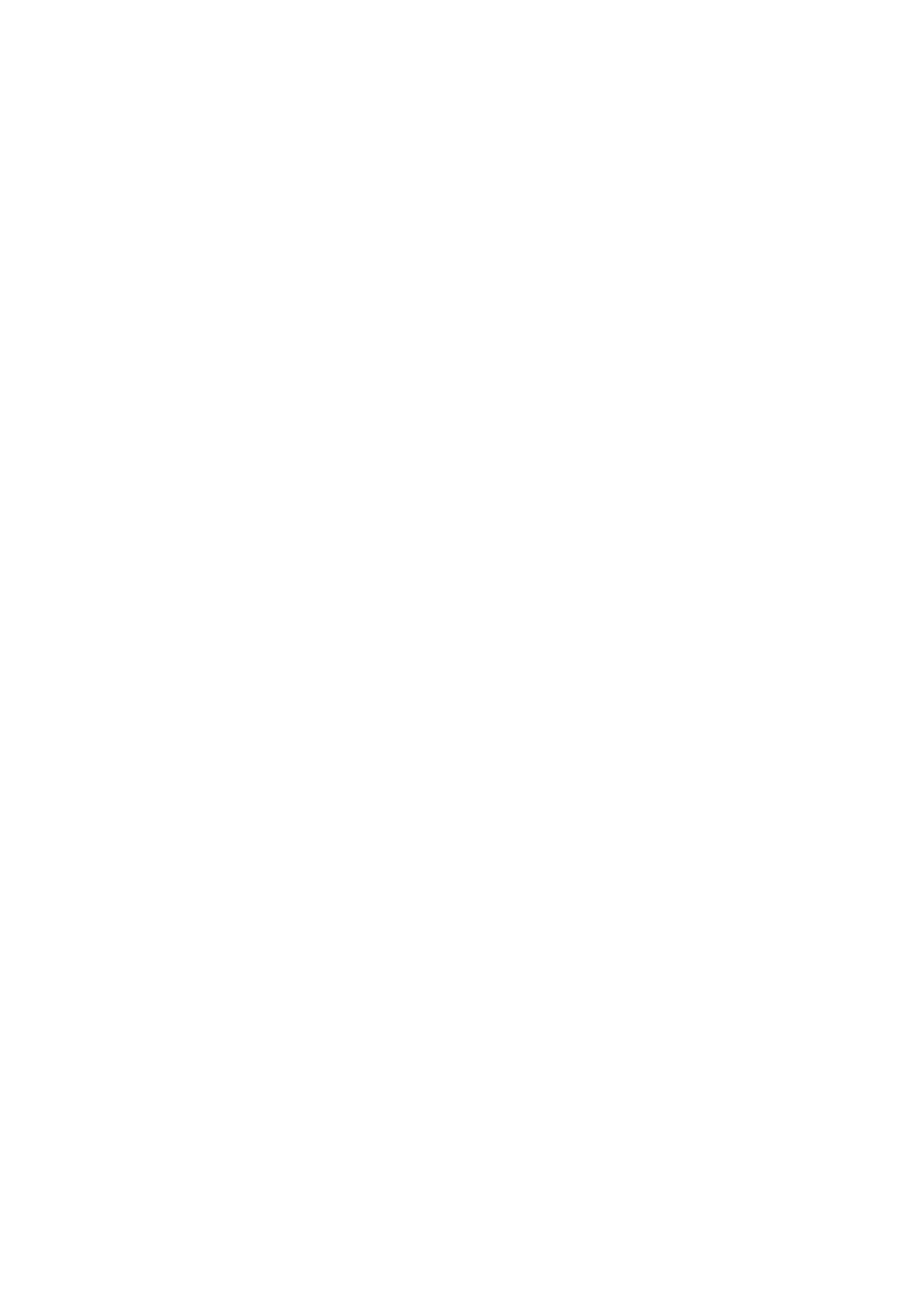Frontier Economics Pty Ltd in Australia is a member of the Frontier Economics network, which consists of separate companies based in Australia (Melbourne, Sydney & Brisbane) and Europe (Brussels, Cologne, Dublin, London & Madrid). The companies are independently owned, and legal commitments entered into by any one company do not impose any obligations on other companies in the network. All views expressed in this document are the views of Frontier Economics Pty Ltd.

#### Disclaimer

None of Frontier Economics Pty Ltd (including the directors and employees) make any representation or warranty as to the accuracy or completeness of this report. Nor shall they have any liability (whether arising from negligence or otherwise) for any representations (express or implied) or information contained in, or for any omissions from, the report or any written or oral communications transmitted in the course of the project.